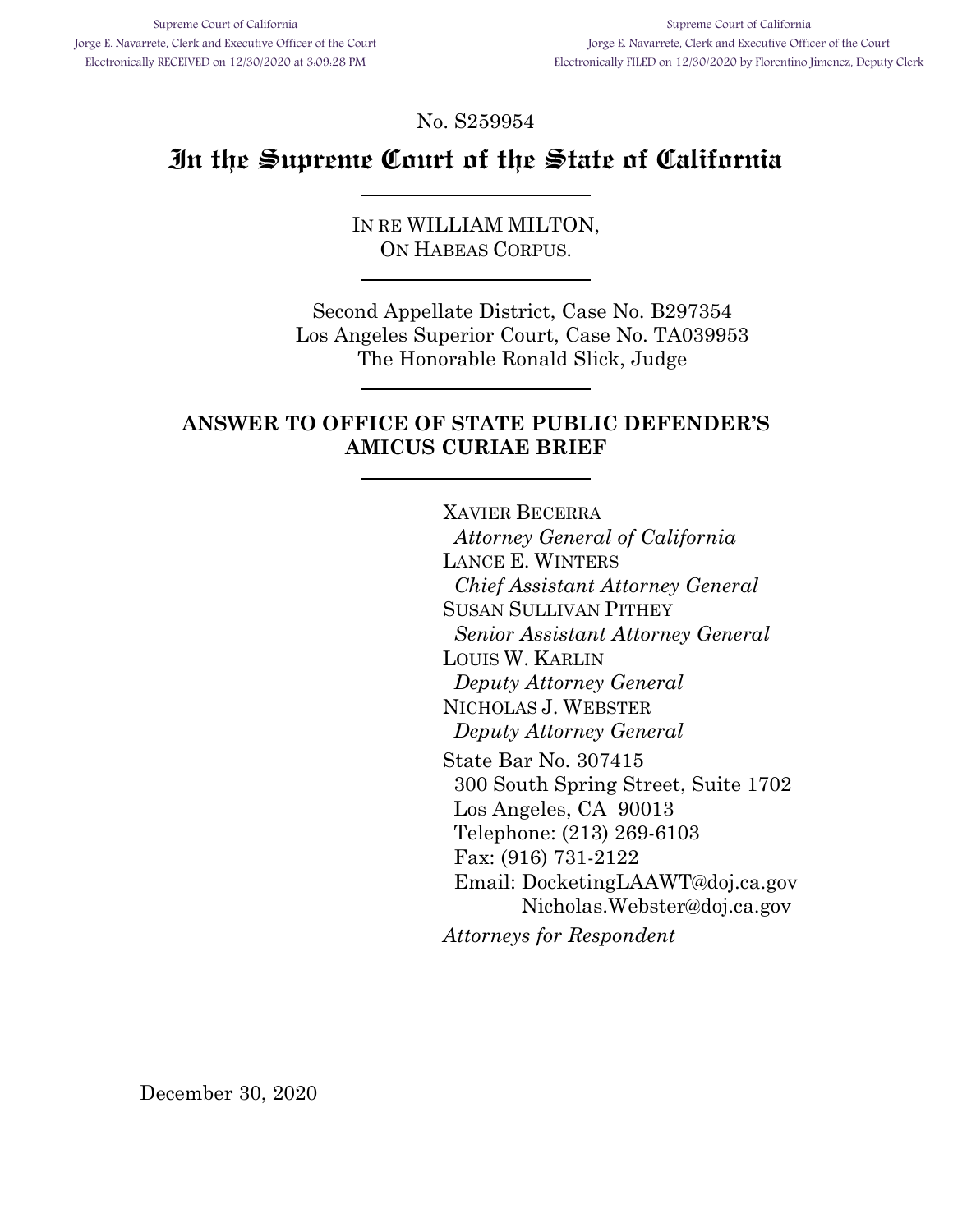# **TABLE OF CONTENTS**

| Ι. | Under <i>Johnson</i> , <i>Gallardo</i> is not retroactive as its<br>purpose was to vindicate the Sixth Amendment right to<br>a jury trial, not to improve accuracy or remedy                                                                    |                                                                                                                                                                    |  |  |  |
|----|-------------------------------------------------------------------------------------------------------------------------------------------------------------------------------------------------------------------------------------------------|--------------------------------------------------------------------------------------------------------------------------------------------------------------------|--|--|--|
|    | А.                                                                                                                                                                                                                                              | <i>Gallardo</i> eliminated judicial fact-finding in favor of<br>jury fact-finding because the Sixth Amendment<br>demanded it, not because judges are inaccurate    |  |  |  |
|    | <b>B.</b>                                                                                                                                                                                                                                       | The OSPD fails to show that pre-Gallardo fact-<br>finding caused racially disproportionate sentences,<br>or that applying <i>Gallardo</i> retroactively would help |  |  |  |
| H. | <i>Johnson, Teague, and this Court's jurisprudence have</i><br>all recognized that, consistent with fundamental<br>fairness, society's legitimate interest in the finality of<br>criminal judgments limits the retroactive application of<br>23 |                                                                                                                                                                    |  |  |  |
|    |                                                                                                                                                                                                                                                 |                                                                                                                                                                    |  |  |  |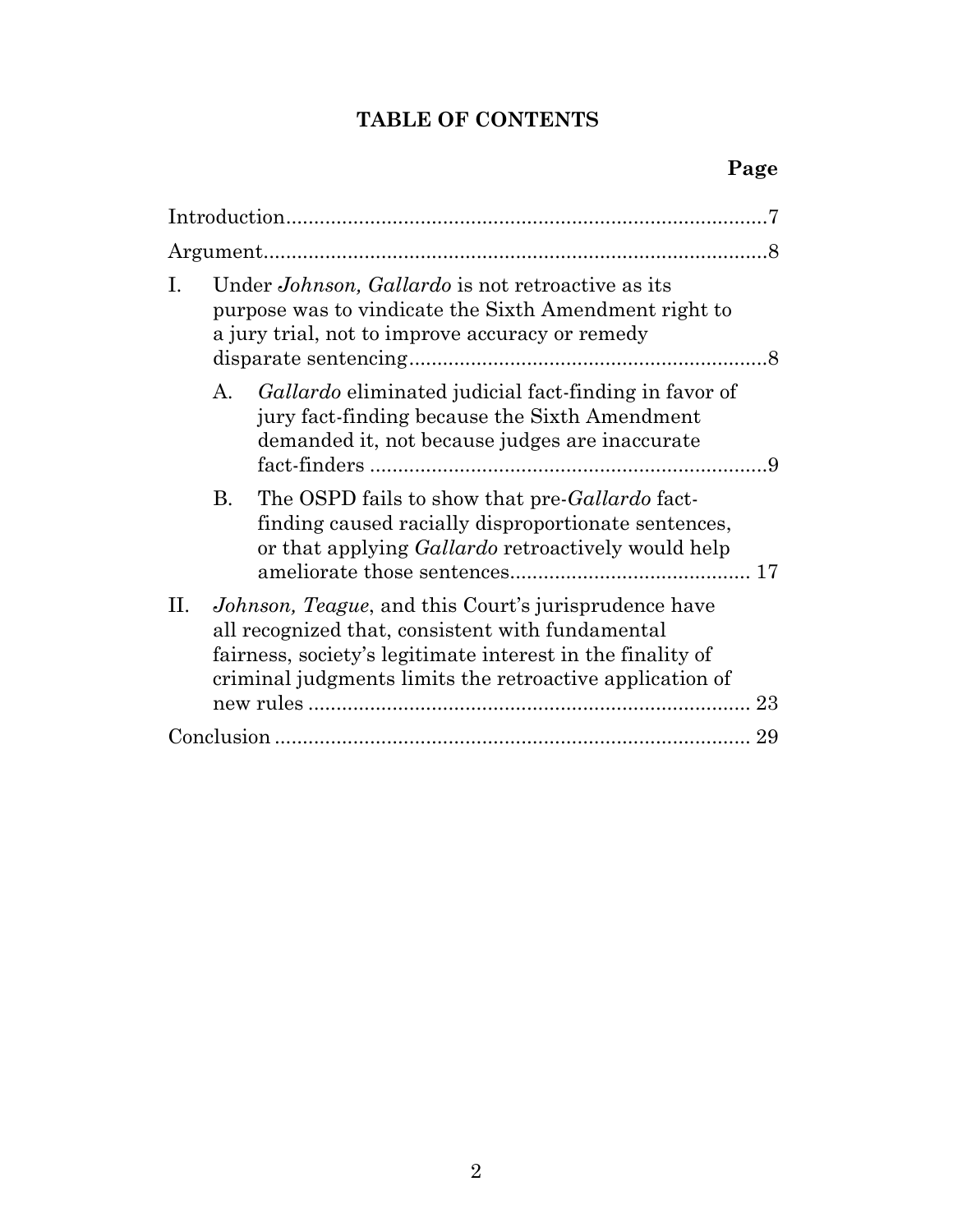# **TABLE OF AUTHORITIES**

# **CASES**

| Apprendi v. New Jersey    |
|---------------------------|
| Barber v. Page            |
| Beard v. Banks            |
| Berger v. California      |
| Bruton v. United States   |
| Crawford v. Washington    |
| Descamps v. United States |
| DeStefano v. Woods        |
| Hughes v. United States   |
| In re Brown               |
| In re Gomez               |
| In re Haden               |
| In re Harris              |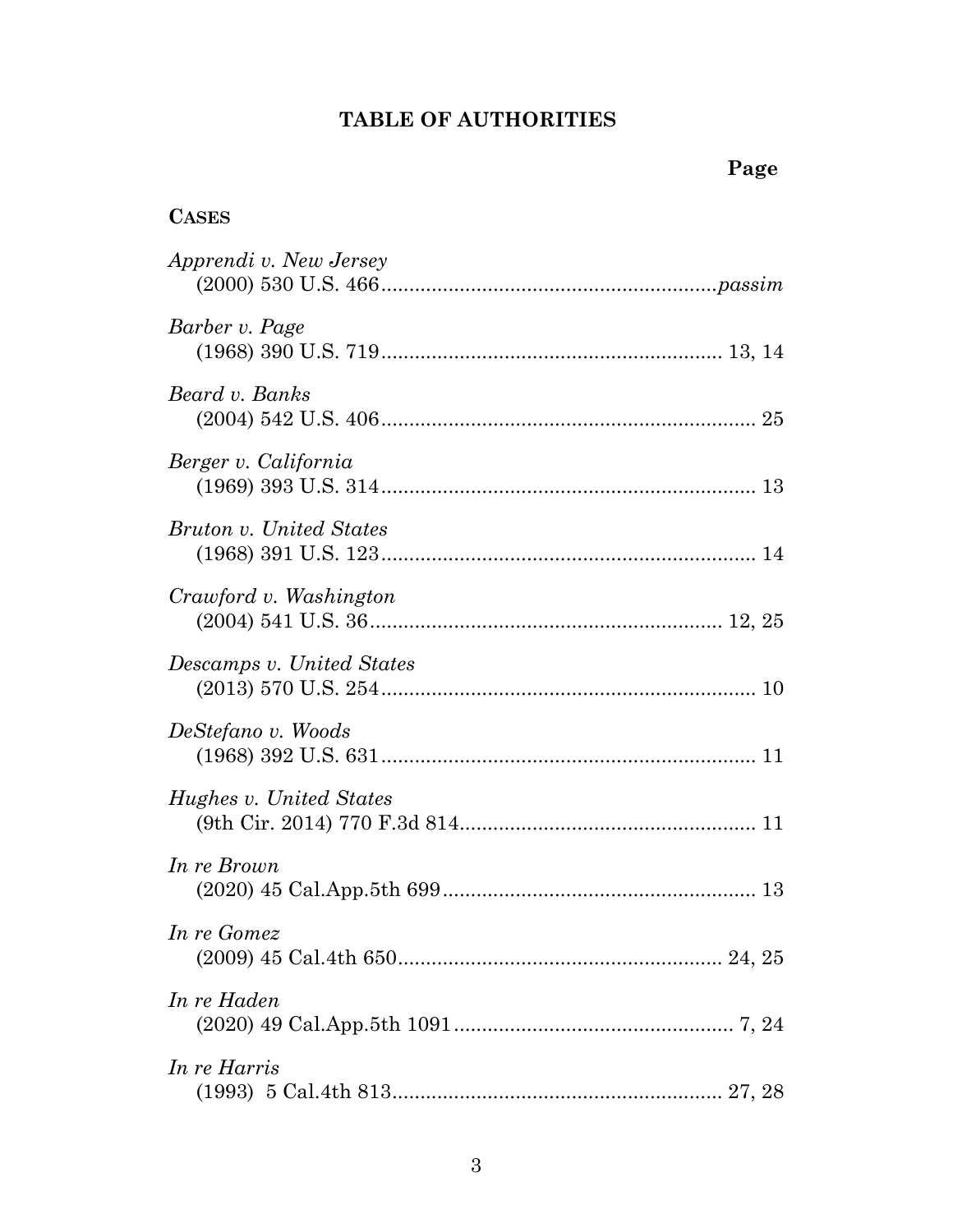# **TABLE OF AUTHORITIES (continued)**

| In re Johnson           |
|-------------------------|
| In re Lawley            |
| In re Martinez          |
| In re Milton            |
| In re Nelson            |
| In re Rayford           |
| In re Reno              |
| In re Ruedas            |
| In re Thomas            |
| Jackson v. Virginia     |
| Leary v. United States  |
| Mathis v. United States |
| People v. Anderson      |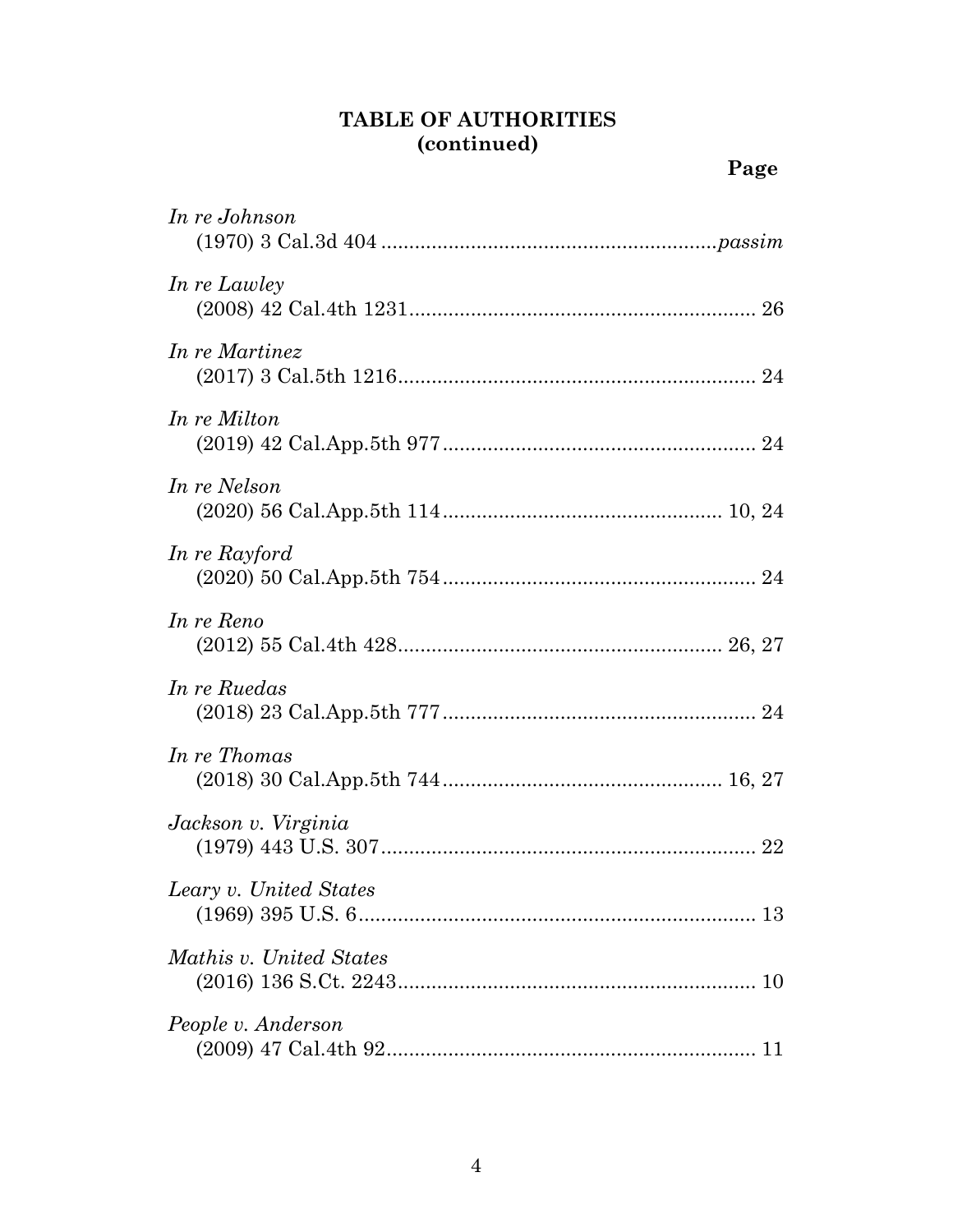## **TABLE OF AUTHORITIES (continued)**

| People v. Cantu                   |
|-----------------------------------|
| People v. Duvall                  |
| People v. Frierson                |
| People v. Gallardo                |
| People v. Guerrero                |
| People v. McGee                   |
| People v. Strong                  |
| People v. Superior Court (Romero) |
| People v. Tenner                  |
| People v. Wheeler                 |
| People v. Zemke                   |
| Roberts v. Russell                |
| Saffle v. Parks                   |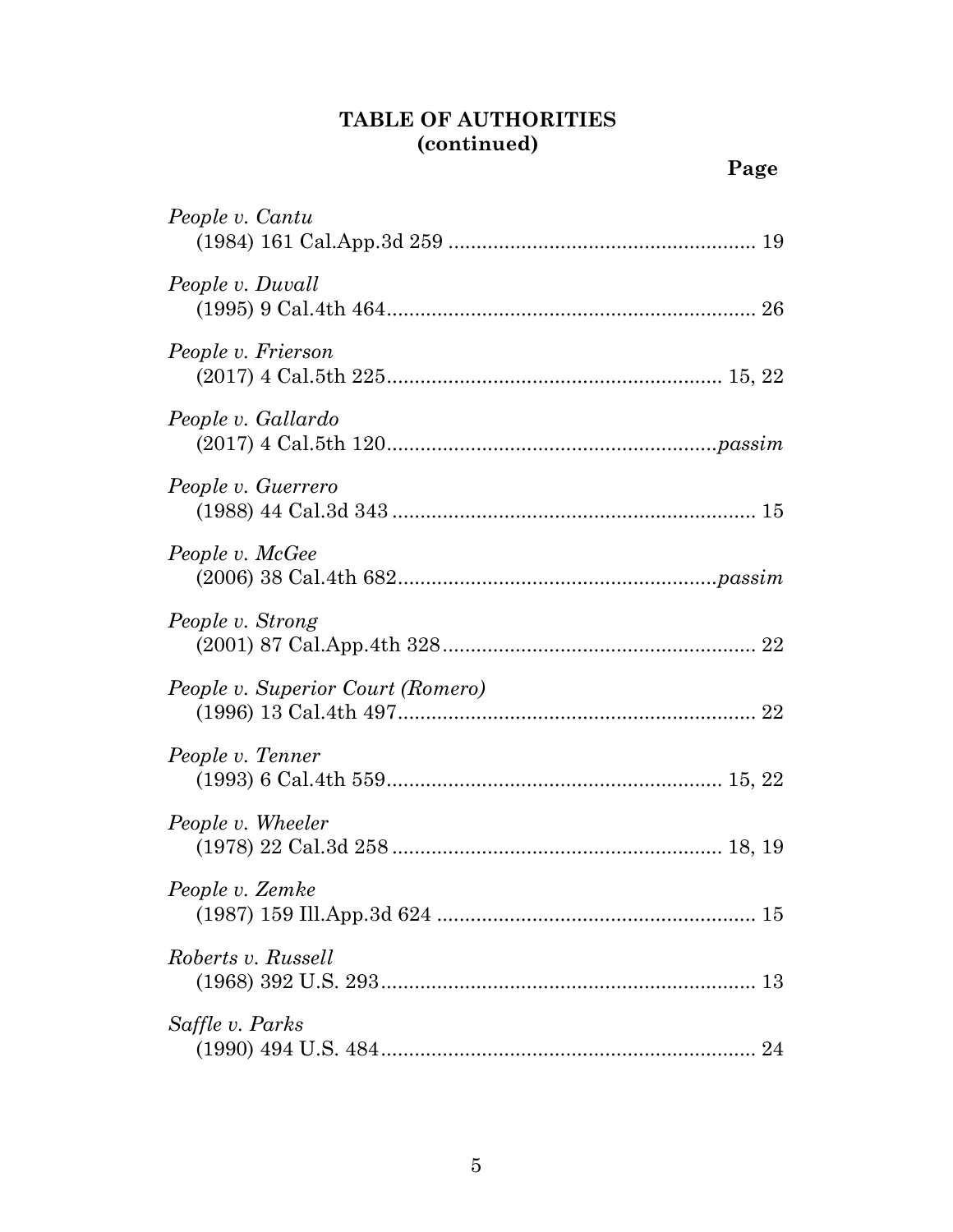## **TABLE OF AUTHORITIES (continued)**

| Schriro v. Summerlin                                         |
|--------------------------------------------------------------|
| Teague v. Lane                                               |
| United States v. Sanchez-Cervantes                           |
| Whorton v. Bockting                                          |
| <b>STATUTES</b>                                              |
|                                                              |
|                                                              |
| <b>CONSTITUTIONAL PROVISIONS</b>                             |
|                                                              |
| <b>OTHER AUTHORITIES</b>                                     |
| Kang et al., <i>Implicit Bias in the Courtroom</i> (2012) 59 |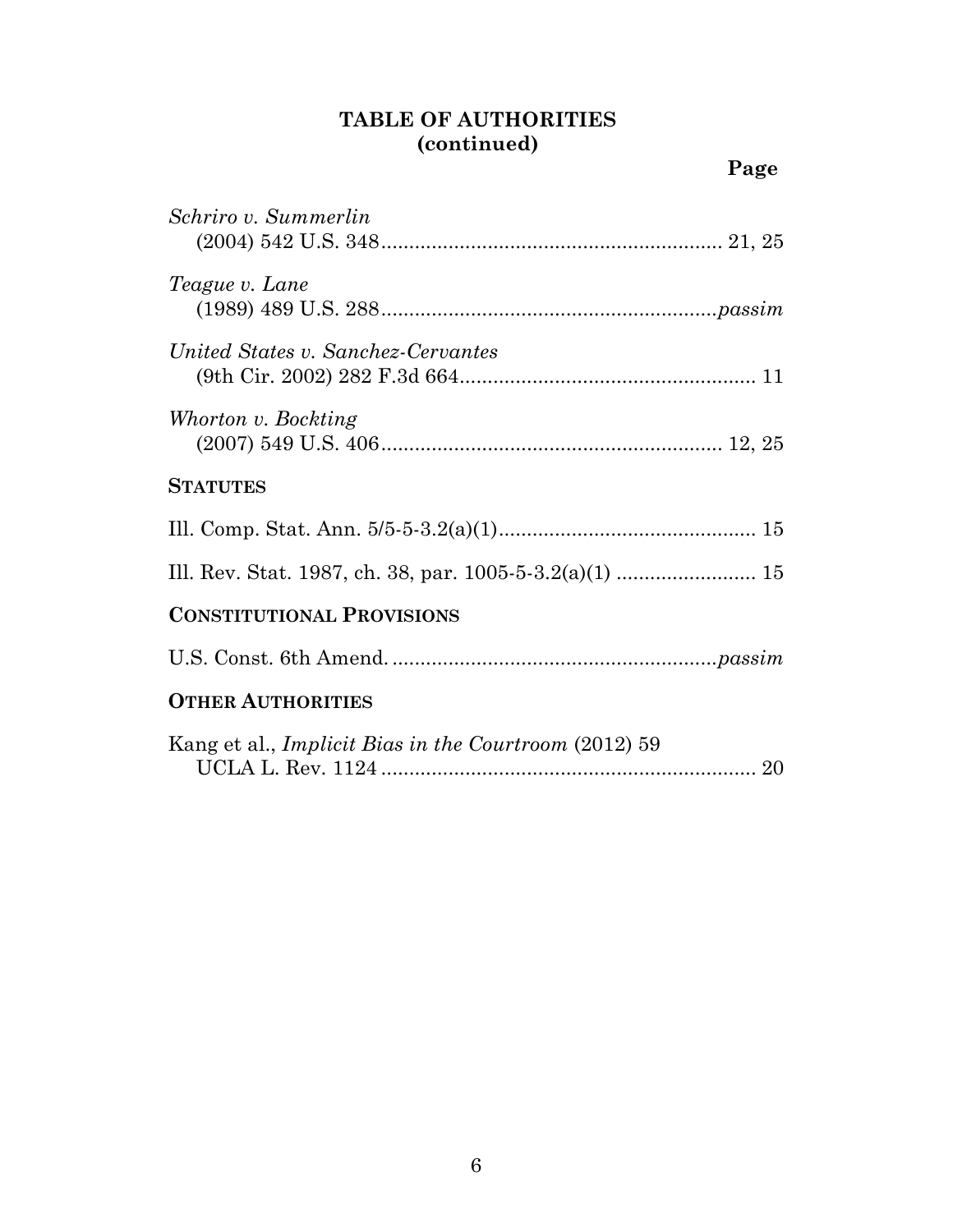#### **INTRODUCTION**

This Court's retroactivity jurisprudence seeks to identify those decisions that "vindicate[e] a right which is essential to a reliable determination of whether an accused should suffer a penal sanction" and implement rules that "relate[] to characteristics of the judicial system which are essential to minimizing convictions of the innocent." (*In re Johnson* (1970) 3 Cal.3d 404, 411, 413.) As Respondent has shown, *People v. Gallardo* (2017) 4 Cal.5th 120, is not one of those rules. (Respondent's Answer Brief ("RAB") 44-51, 53-58.)

Although the Office of the State Public Defender ("OSPD") raises important issues concerning implicit racial bias and disproportionate Three Strikes law sentences imposed on Black defendants, the *Gallardo* rule does not implicate those concerns. *Gallardo*'s "laser focus was on vindication of the jury trial right, without a further nod to any underlying motivation relating to reliability." (*In re Haden* (2020) 49 Cal.App.5th 1091, 1110 (con. opn. of Brown, J.).) Critically, the OSPD's cited studies do not purport to show that pre-*Gallardo* fact-finding was the cause of disparate sentences. Absent such a causal relationship, they provide no reasonable, empirical basis to conclude that applying *Gallardo* retroactively will help ameliorate that injustice.<sup>[1](#page-6-0)</sup> Moreover, the OSPD's argument is premised on a misreading of *Johnson* that would turn this Court's retroactivity jurisprudence

l

<span id="page-6-0"></span><sup>1</sup> For purposes of this Answer, Respondent accepts the accuracy and reliability of the studies cited by the OSPD.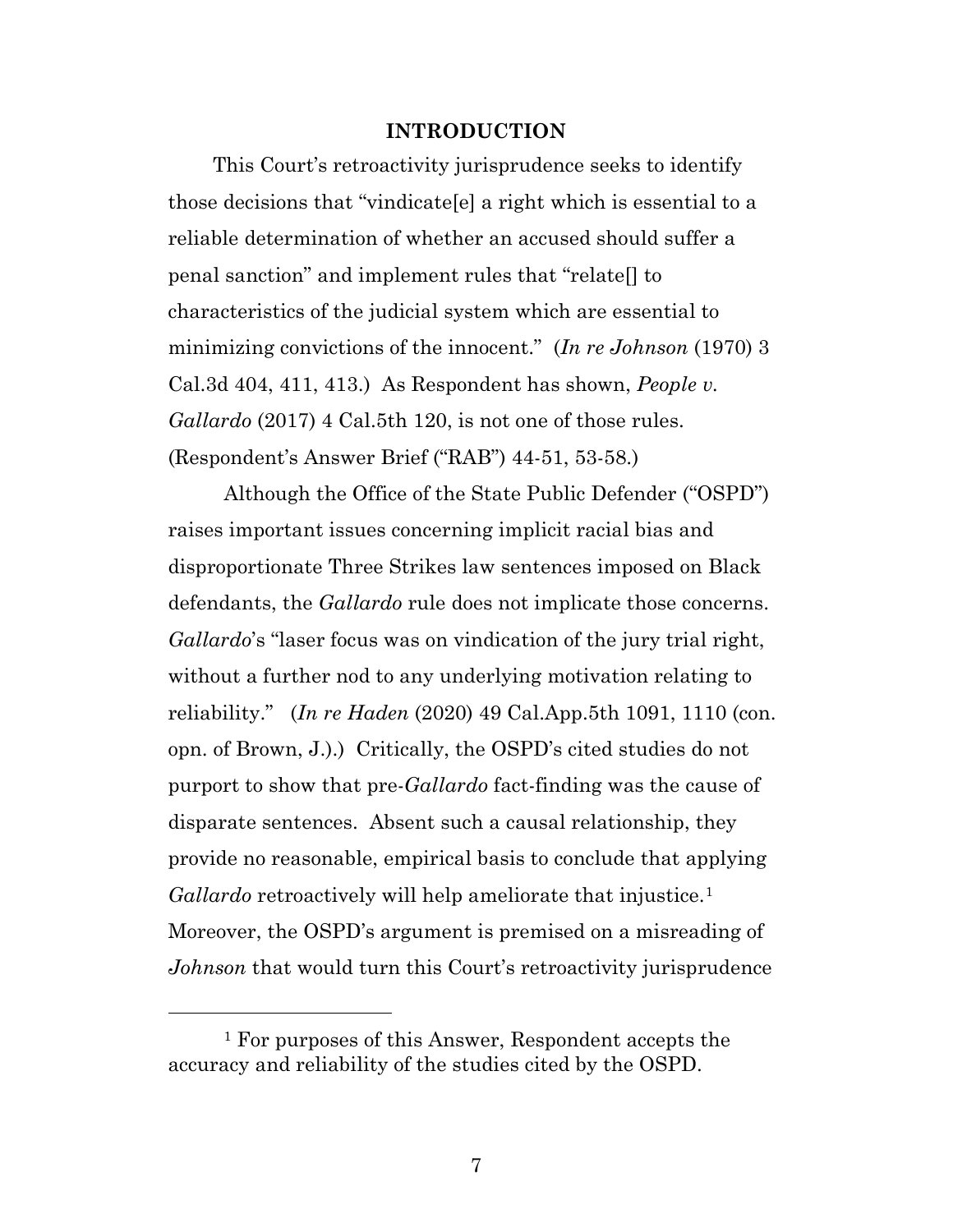on its head by effectively requiring full retroactivity whenever a new decision extends procedural protections to a criminal defendant.

#### **ARGUMENT**

#### **I. UNDER** *JOHNSON***,** *GALLARDO* **IS NOT RETROACTIVE AS ITS PURPOSE WAS TO VINDICATE THE SIXTH AMENDMENT RIGHT TO A JURY TRIAL, NOT TO IMPROVE ACCURACY OR REMEDY DISPARATE SENTENCING**

Although the OSPD raises important concerns about racially disparate sentencing under the Three Strikes law (Brief of Amicus Curiae ("BAC") 14-22), it fails to show retroactive application of *Gallardo* would address those concerns. More fundamentally, the OSPD's arguments fail to acknowledge that *Gallardo* announced its intent to vindicate defendants' jury trial right without mentioning or implying any design to remediate discriminatory sentencing, implicit bias, or to improve the accuracy of fact-finding. That alone renders *Gallardo* nonretroactive under this Court's precedent. (*In re Johnson*, *supra*, 3 Cal.3d at pp. 411, 413.)

To avoid this result, the OSPD attempts to redefine the purpose of *Gallardo*, asserting that the rule was intended to improve the accuracy of judgments by disallowing judicial factfinding tainted by implicit bias. (BAC 26-27.) That assertion not only ignores the plain language of *Gallardo*, but conflates factfinding with the exercise of judicial discretion in sentencing. It also assumes that disparate sentencing outcomes must mean that the sentences themselves are inaccurate, and that pre-*Gallardo* fact-finding contributed to that supposed inaccuracy. Finally, under the OSPD's overly expansive understanding of accuracy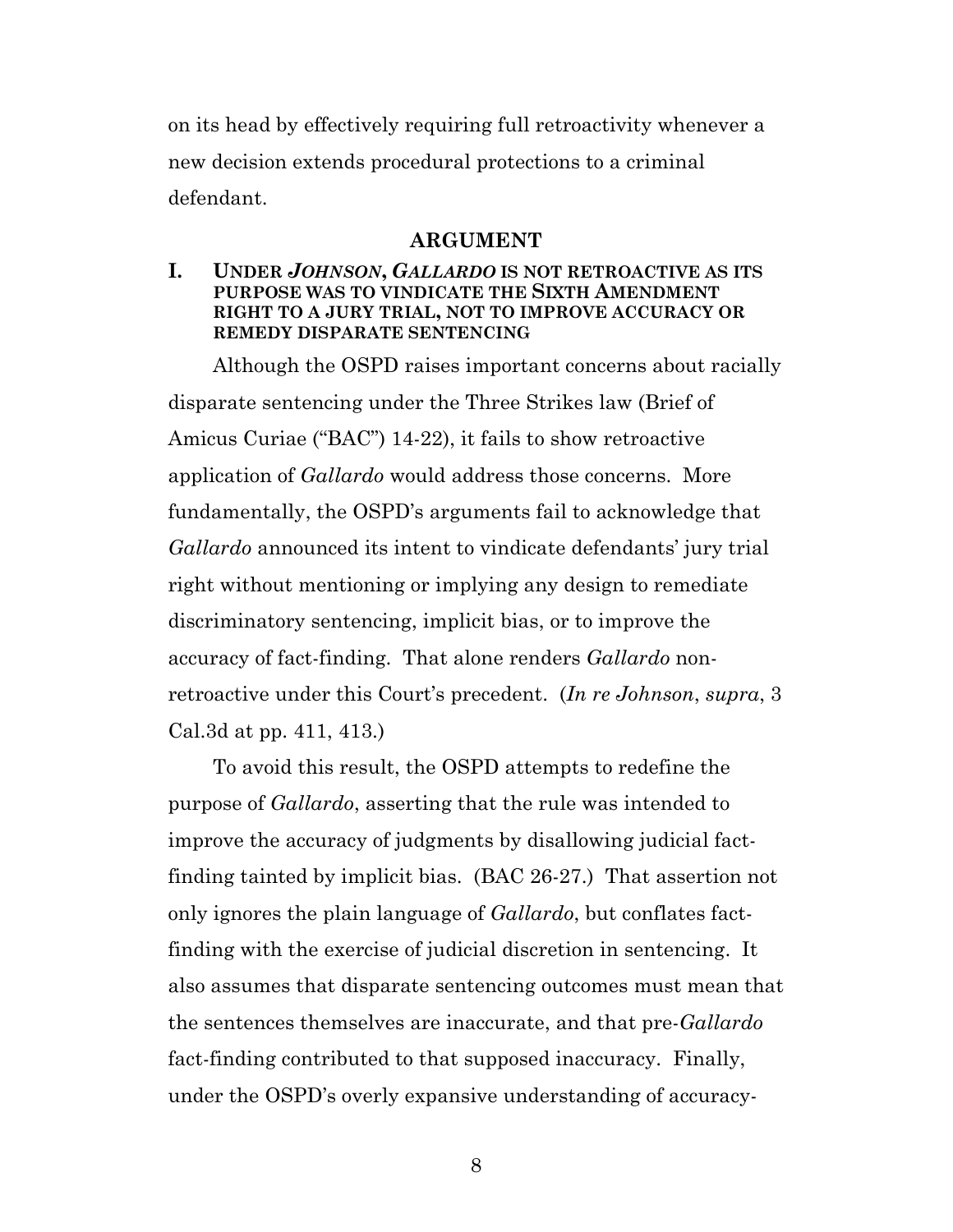enhancing rules, it would be all but impossible for any favorable defense ruling to fail its version of *Johnson*'s retroactivity test.

#### **A.** *Gallardo* **eliminated judicial fact-finding in favor of jury fact-finding because the Sixth Amendment demanded it, not because judges are inaccurate fact-finders**

The OSPD's conclusion—that *Gallardo* was intended to improve the accuracy of judgments—is absent from *Gallardo*'s reasoning as well as from the constitutional concerns that informed the *Apprendi* line of cases culminating in *Gallardo*. (BAC 24-25.) Before turning to the OSPD's attempt to justify retroactivity as a means of addressing implicit racial bias and racially disproportionate sentencing, it is important to address the misconceptions underlying the portrayal of *Gallardo* as an accuracy-enhancing rule.

Under the *Johnson* test, the retroactive effect of a new rule of procedural law is determined by: "'(a) the purpose to be served by the new standards, (b) the extent of the reliance by law enforcement authorities on the old standards, and (c) the effect on the administration of justice of a retroactive application of the new standards.'" (*In re Johnson*, *supra*, 3 Cal.3d at p. 410.) "[I]f the rule relates to characteristics of the judicial system which are essential to minimizing convictions of the innocent, it will apply retroactively regardless" of the reliance of prosecutors or the burden it will place upon the judicial system. (*Id*. at p. 413.) In the sentencing context, a rule is related to accuracy if it is "essential to a reliable determination of whether an accused should suffer a penal sanction." (*Id.* at p. 411.)

9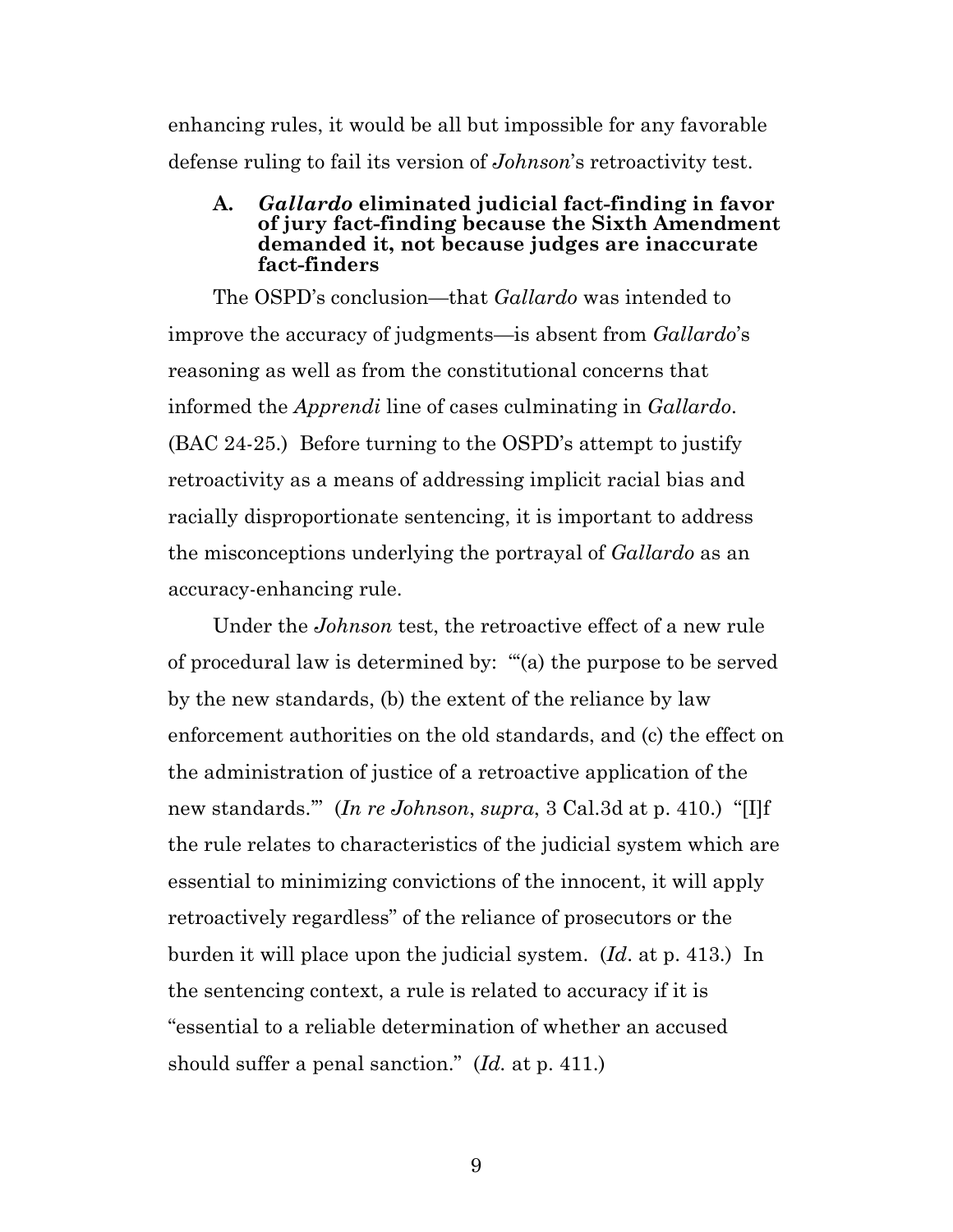As previously shown, *Gallardo* did not premise its holding on an intent to improve the reliability of Three Strikes law determinations, much less on any concerns as to racially disproportionate sentencing. (RAB 44-51, 53-58.)[2](#page-9-0) *Gallardo* held that, under the Sixth Amendment's right to a jury trial, facts about defendants' prior convictions that are used to enhance their sentences must be found by a jury—not a sentencing court—or be admitted as the basis for their pleas. (*Gallardo*, *supra*, 4 Cal.5th at p. 124.) *Gallardo* expressly and repeatedly explained the motivating force behind its decision: To vindicate the defendant's right to a jury trial under the Sixth Amendment. (*Id.* at pp. 124, 134, 135-137, 138.)

Similarly, the United States Supreme Court cases on which *Gallardo* primarily relied—*Mathis* and *Descamps*—were cited for their analysis of the Sixth Amendment jury trial guarantee. (*Gallardo*, *supra*, 4 Cal.5th at p. 132-135; see *Mathis v. United States* (2016) 136 S.Ct. 2243; *Descamps v. United States* (2013) 570 U.S. 254.) Indeed, the doctrinal starting point for *Gallardo*'s holding was *Apprendi v. New Jersey* (2000) 530 U.S. 466, the seminal decision in the modern expansion of the constitutional

<span id="page-9-0"></span><sup>2</sup> Since the filing of the RAB, another Court of Appeal has found *Gallardo* to be non-retroactive under this reasoning. (*In re Nelson* (2020) 56 Cal.App.5th 114 [270 Cal.Rptr.3d 154, 161] ["*Gallardo* did not impugn the accuracy of factfinding by trial courts, and the factfinding process may not be any less reliable when conducted by a sentencing judge rather than a jury. Moreover, the second and third factors weigh strongly against applying *Gallardo* retroactively," quotation marks and citations omitted].)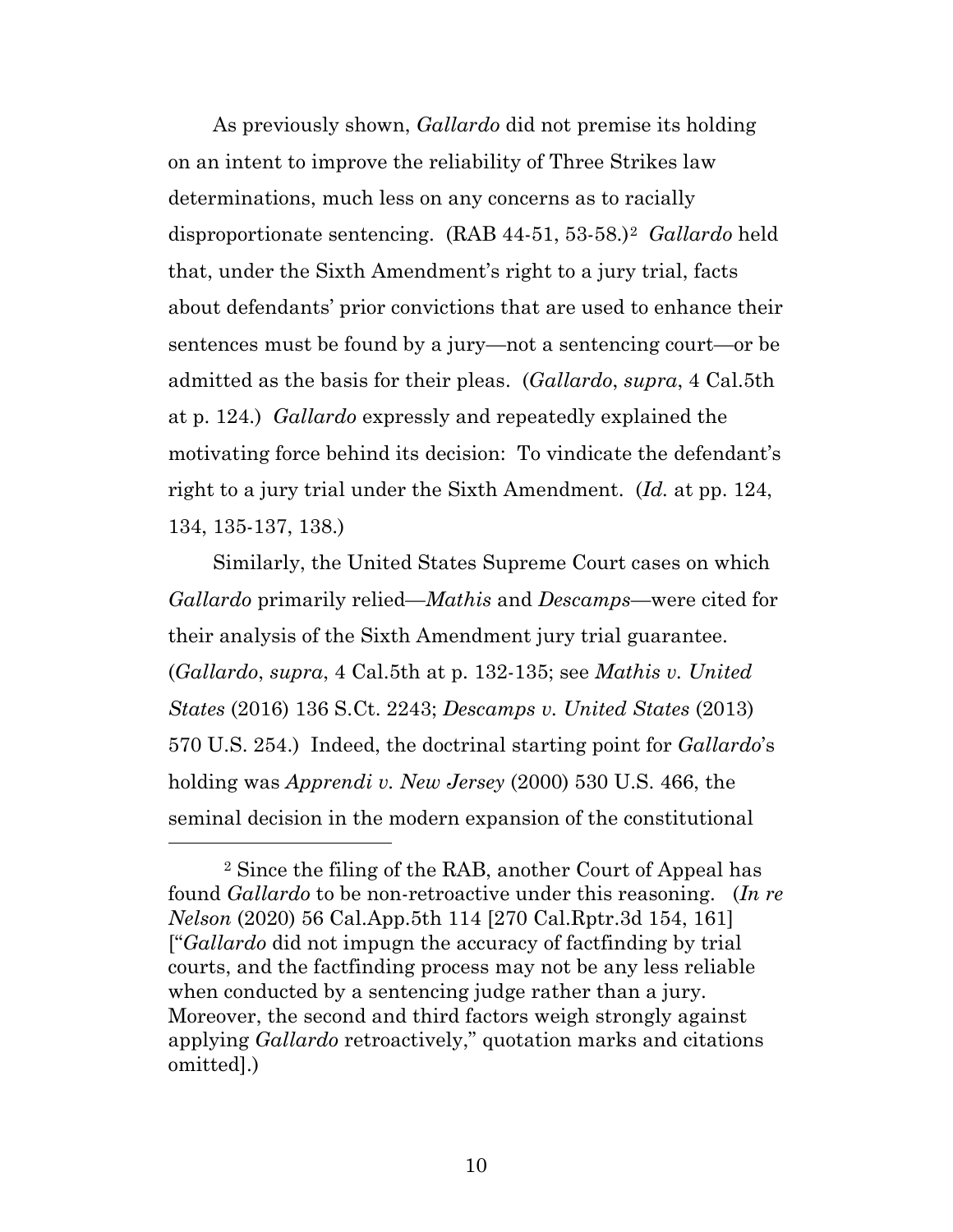jury trial right, which was not justified as accuracy-enhancing and which has not been held to be retroactive (see *People v. Anderson* (2009) 47 Cal.4th 92, 118; see also *DeStefano v. Woods* (1968) 392 U.S. 631, 633-634 [cases extending Sixth Amendment jury trial right to states not retroactive]). (*Gallardo*, *supra*, at p. 128.) As the Ninth Circuit Court of Appeals points out, "Every circuit court to address whether *Apprendi* applies retroactively, including this court in *United States v. Sanchez-Cervantes,* 282 F.3d 664 (9th Cir. 2002), has held that it does not." (*Hughes v. United States* (9th Cir. 2014) 770 F.3d 814, 818 [footnote omitted].) Accordingly, "If *Apprendi* . . . does not apply retroactively, then a case extending *Apprendi* should not apply retroactively based on those same cases." (*Ibid*.)

Nevertheless, the OSPD attempts to derive *Gallardo*'s true meaning from a single paragraph in the remedy portion of the opinion. (BAC 24-25.) As Respondent has explained (RAB 57-58), the *Gallardo* majority rejected Justice Chin's proposed remedy of remanding the case to allow a jury to determine if the prior conduct qualified as a prior strike without voicing a concern that such determinations would be unreliable. Rather, the Court rejected that remedy because it raised "constitutional concerns under *Apprendi*" and the Sixth Amendment in line with *Gallardo*'s explicit goal to vindicate the jury trial right. (*Gallardo*, *supra*, 4 Cal.5th at p. 138.)

The OSPD argues that "if this Court believed the only issue was the Sixth Amendment limit on judicial factfinding, it would have embraced the dissent's proposed remedy and shifted

11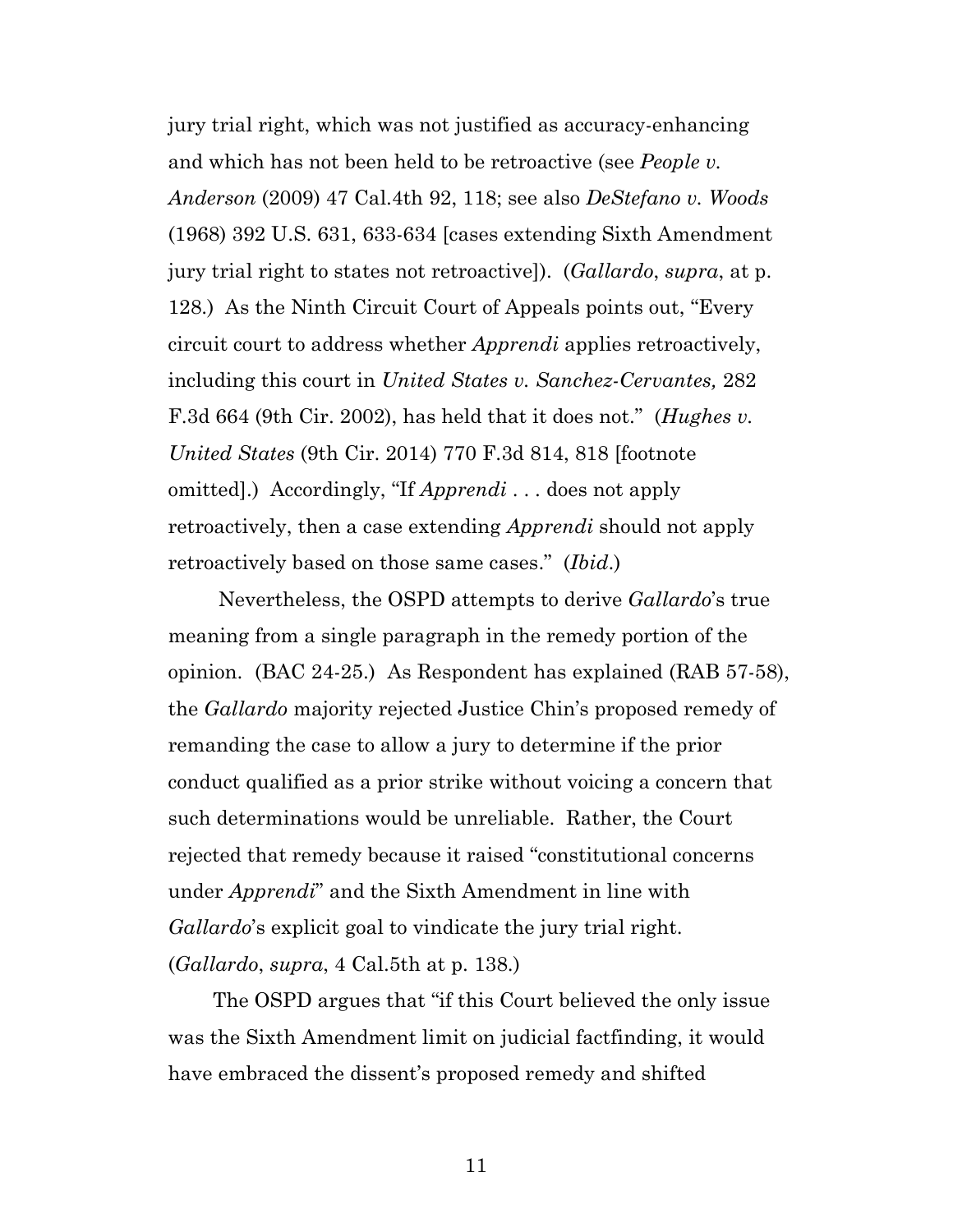factfinding to a sentencing jury." (BAC 25.) However, *Johnson* instructed that the mere presence of ancillary reliability concerns does not require retroactivity. "[D]ecisions which have been denied retroactive effect are seen as vindicating interests which are collateral to or relatively far removed from the reliability of the fact-finding process at trial." (*In re Johnson*, *supra*, 3 Cal.3d at pp. 411-12.) Consistent with that directive, *Johnson* found non-retroactivity in cases extending the right to a jury trial was proper because they "did not rest on any assumption that nonjury trials are more likely than jury trials to be unfair or unreliable." (*Id.* at p. 412.)

*Gallardo*'s insistence that all Sixth Amendment procedures must be followed when determining if prior conduct qualifies as a strike does not imply the pre-*Gallardo* process was unreliable; it only shows it was incompatible with the Sixth Amendment's demands. This analysis is similar to that concerning the retroactivity of *Crawford v. Washington* (2004) 541 U.S. 36. (See RAB 49-50.) *Crawford* vindicated the Sixth Amendment right to confrontation, but its rule did not necessarily improve accuracy, as it both prohibited previously admissible hearsay and removed Sixth Amendment protections from nontestimonial hearsay. (*Whorton v. Bockting* (2007) 549 U.S. 406, 419-420.) Similarly, *Gallardo* extended the Sixth Amendment's jury trial right, but it is far from clear that ensuring that defendants choose whether a jury or judge determines (beyond a reasonable doubt) that prior convictions qualify as strikes will increase the reliability of strike determinations. The OSPD offers no basis to think that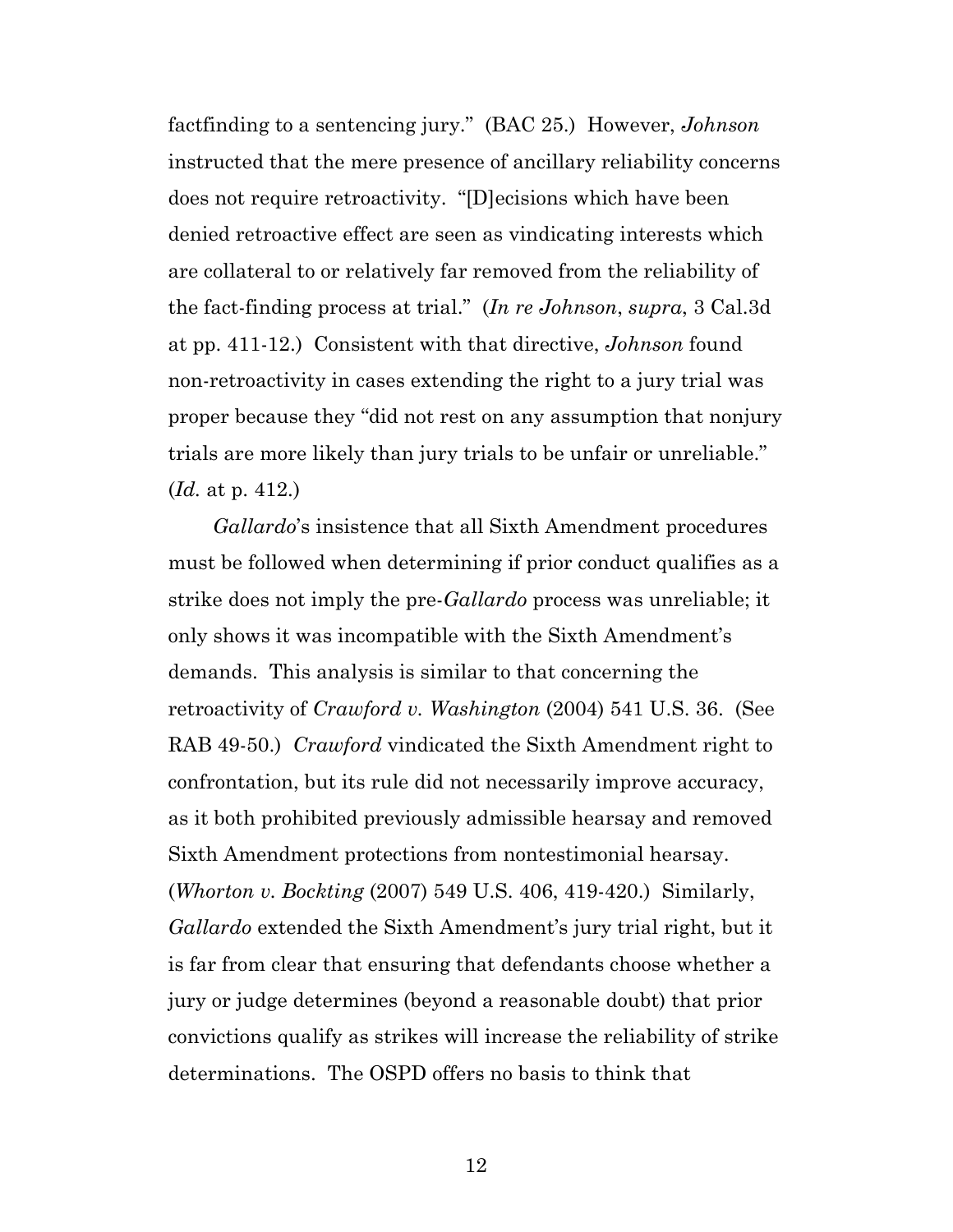curtailing judges' ability to review even reliable evidence will increase the likelihood that the defendants' prior convictions are accurately identified as strikes. (RAB 49-50; *In re Brown* (2020) 45 Cal.App.5th 699, 730 (dis. opn. of Menetrez, J.) ["[I]t is possible that there are cases in which a prior conviction that is not found to be a strike under *Gallardo* would have erroneously been found to be a strike under *McGee*. But the opposite result would appear to be considerably more likely."].)

The OSPD analogizes this case to *Leary v. United States* (1969) 395 U.S. 6 (BAC 23-24), but *Leary* is distinguishable (see RAB 49). *Leary* applied a substantive rule which made certain prior conduct no longer eligible for additional punishment. (See *Johnson*, *supra*, 3 Cal.3d at pp. 409, 415-416.) Here, the same conduct remains eligible for punishment post-*Gallardo*; all that changed is that a jury must have found the evidence which establishes whether the defendant committed that conduct.

The OSPD also argues that *Gallardo* was intended to improve accuracy by analogizing it to two cases that were not raised in Milton's Opening Brief: *Berger v. California* (1969) 393 U.S. 314, and *Roberts v. Russell* (1968) 392 U.S. 293. (BAC 25- 26.) Unlike *Gallardo*, the rules that those cases analyzed expressly announced their intention to address inaccurate factfinding.

*Berger* "gave fully retroactive effect to *Barber v. Page* (1968) 390 U.S. 719 (a state cannot use preliminary hearing transcript of absent witness' testimony without showing good faith effort to secure his presence at trial), on the theory that precluding cross-

13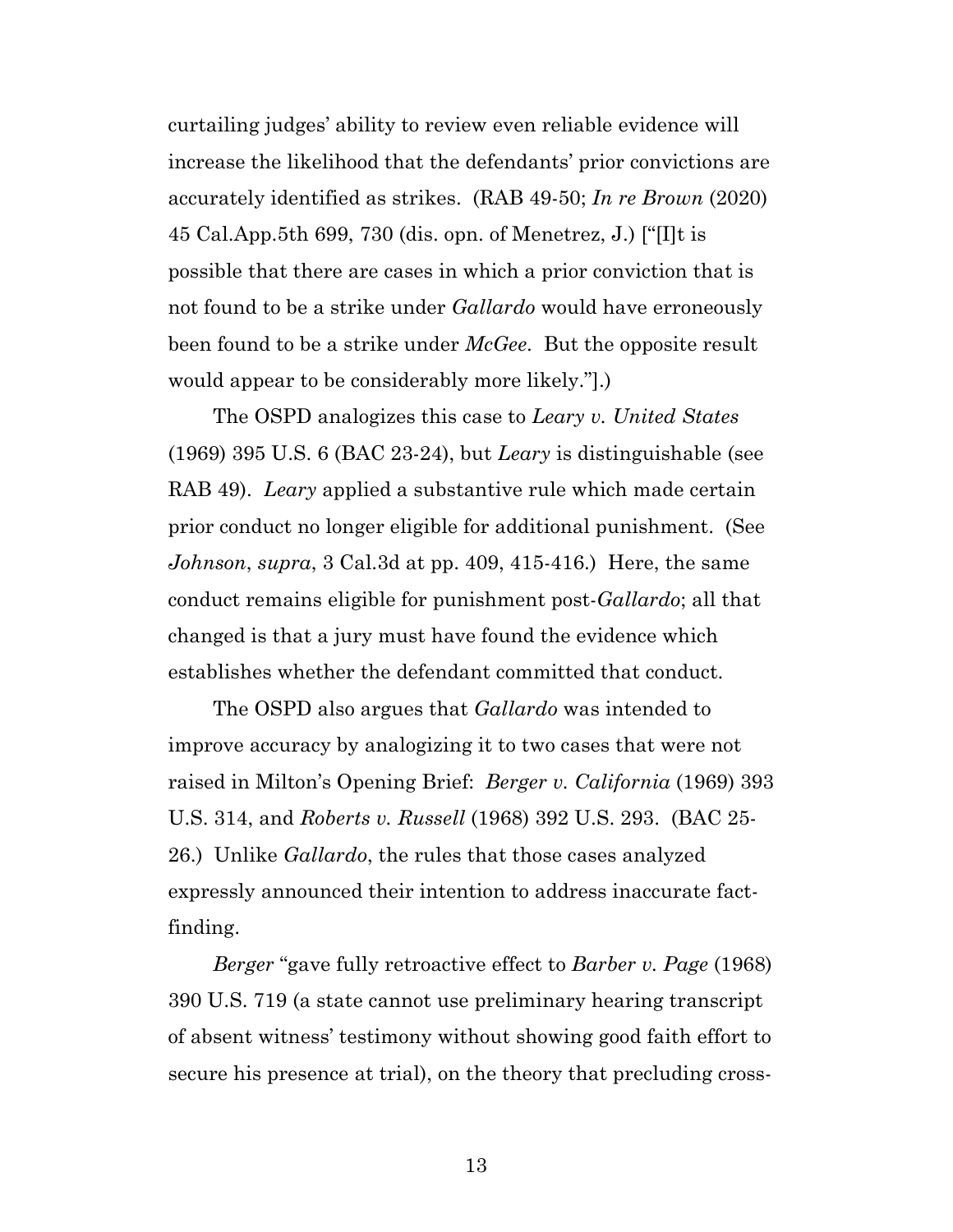examination of a potentially critical witness may have had a significant effect on the integrity of the fact finding process at trial." (*In re Johnson*, *supra*, 3 Cal.3d at p. 411.) *Barber* expressly announced it was concerned with reliability. (*Barber*, *supra*, at p. 721.) The fact that *Barber* prohibited reference to the preliminary hearing transcript does not favor retroactivity. (See BAC 25-26.) *Gallardo* prohibited the trial court from resolving factual issues based on evidence including preliminary hearing transcripts because only *juries* could make the necessary findings, not because it found that such evidence was leading to unreliable determinations. (*Gallardo*, *supra*, 4 Cal.5th at p. 137; see RAB 45-46.)

Similarly, *Roberts*, *supra*, 392 U.S. 293, gave full retroactivity to *Bruton v. United States*, (1968) 391 U.S. 123, which held that "the introduction of a jointly tried codefendant's extrajudicial statement implicating the defendant violates the confrontation clause," "because a codefendant's admissions might lead to an unreliable determination of guilt or innocence when untested by cross-examination." (*In re Johnson*, *supra*, 3 Cal.3d at p. 411.) Again, *Bruton* expressly identified its rule as critical to reliable fact-finding. *Bruton* described the prior rule as allowing "powerfully incriminating extrajudicial statements of a codefendant, who stands accused side-by-side with the defendant, [to be] deliberately spread before the jury in a joint trial." (*Bruton*, *supra*, 391 U.S. at p. 136 ["The *unreliability* of such evidence is intolerably compounded when the alleged accomplice, as here, does not testify. . . ," italics added].) *Gallardo*'s

14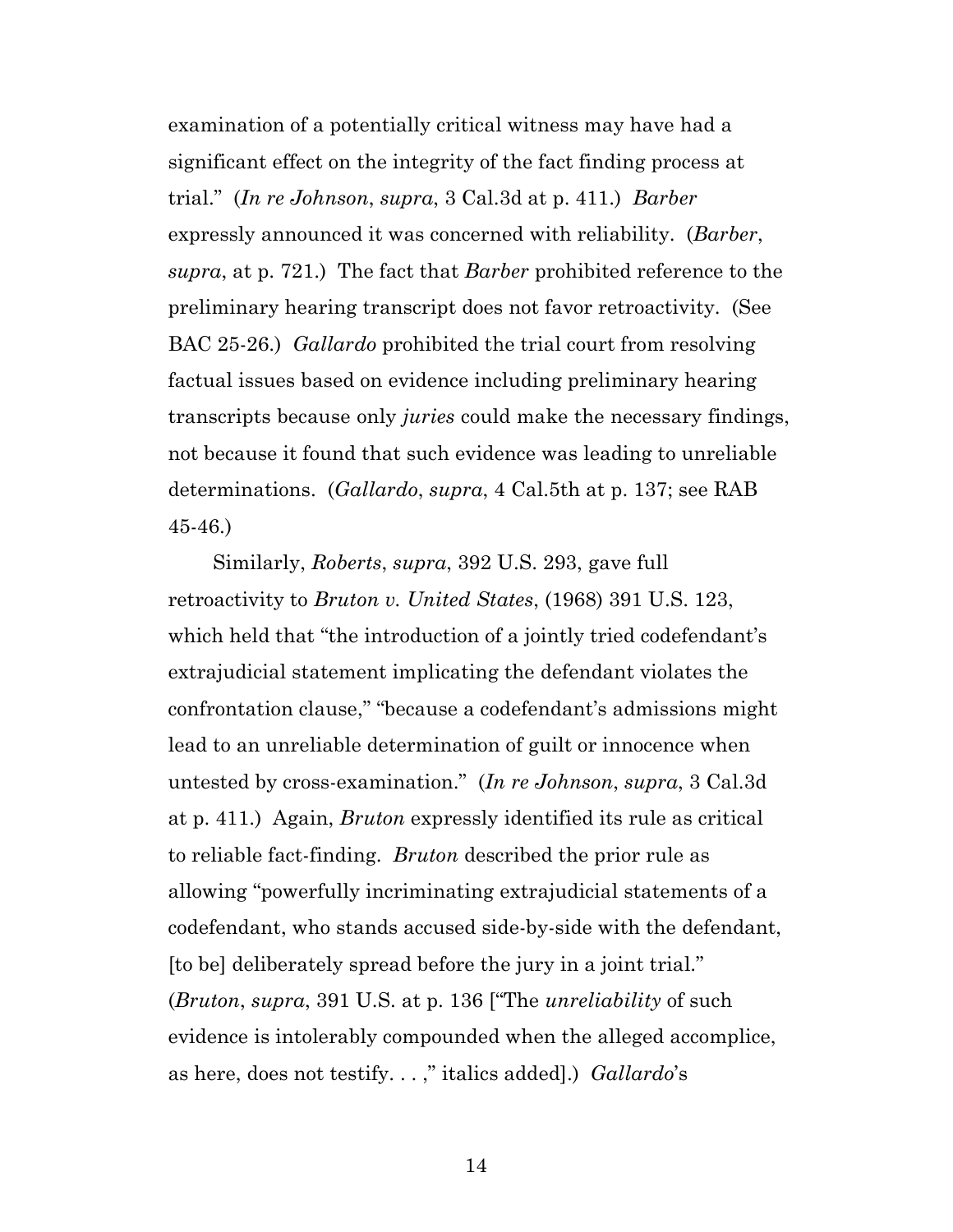corresponding silence strongly supports a counter-inference about its reliability concerns.

Nor is the OSPD correct in contending that the fact-finding in the instant case was an example of pre-*Gallardo* unreliability. (BAC 27.) Milton's sentencing court relied upon the Illinois court's recitation of aggravating factors, namely, Milton's use of a handgun during the robberies. (1CT 147-148; RAB 17-18.) The Illinois prosecutor had alleged Milton used a handgun as an aggravating factor. (1CT 130-134.) At the time, firearm use was a legally relevant fact as it could be used to increase Milton's sentence. (See *People v. Zemke* (1987) 159 Ill.App.3d 624, 629; 730 Ill. Comp. Stat. Ann. 5/5-5-3.2(a)(1) [formerly Ill. Rev. Stat. 1987, ch. 38, par. 1005-5-3.2(a)(1)].)

Contrary to the OSPD's assertions (BAC 18-19, 30), the sentencing court's determination hardly rested on an "idle" or "stray" comment, and Milton had good reason to correct the Illinois court if handgun use was actually not established by the evidence. He never did so. The instant sentencing court measured that evidence against the beyond a reasonable doubt standard and found Milton's prior convictions were strikes (2RT 358). (See *People v. Frierson* (2017) 4 Cal.5th 225, 233; *People v. Tenner* (1993) 6 Cal.4th 559, 566.) This case thus exemplifies why the pre-*Gallardo* fact-finding method was approved as reliable and reasonable by this and many other courts. (See *People v. McGee* (2006) 38 Cal.4th 682, 686, 702-708; *People v. Guerrero* (1988) 44 Cal.3d 343, 355-356 [characterizing the pre-*Gallardo* method as "fair and reasonable"].)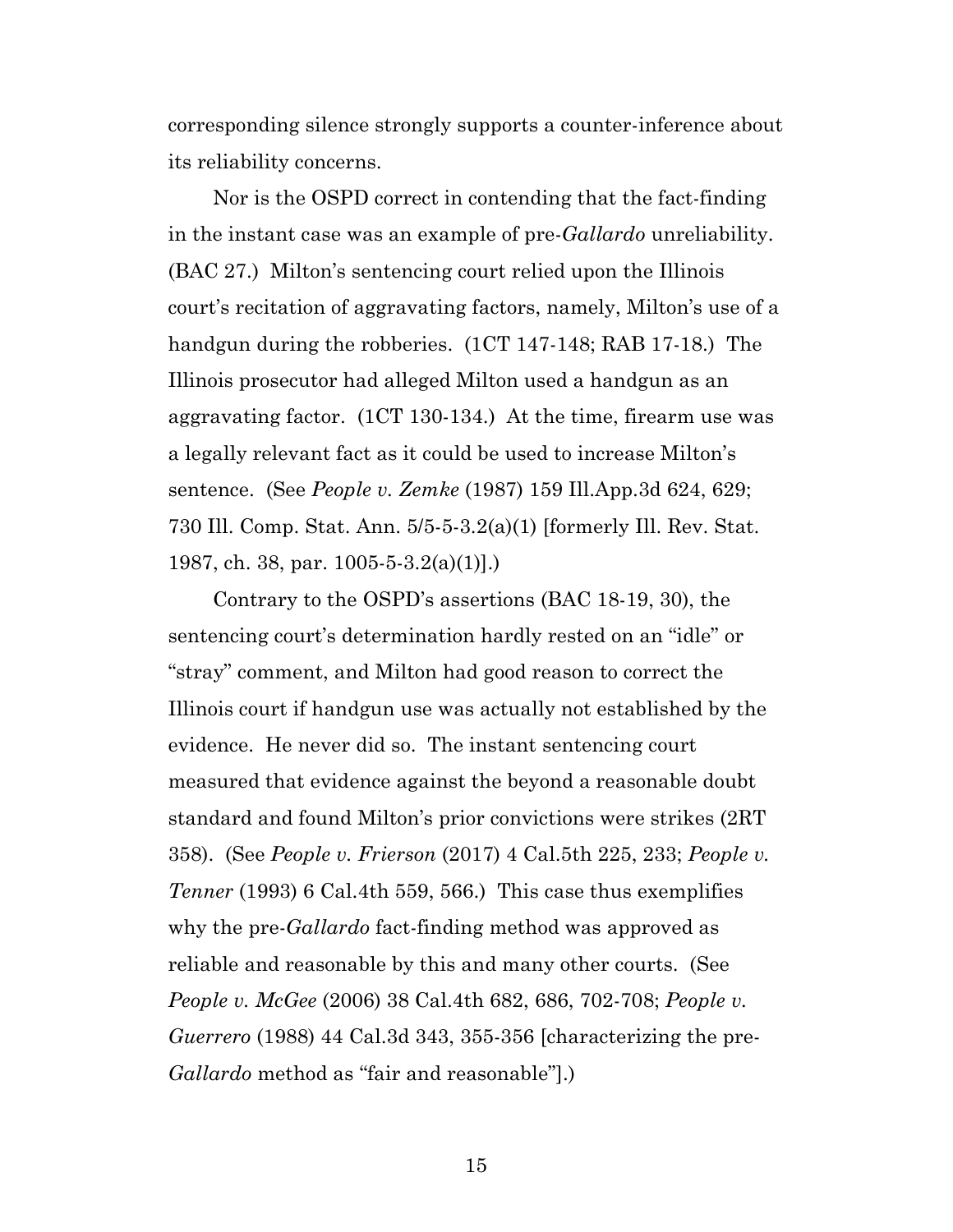The OSPD is similarly unconvincing in arguing that, as to the *Johnson* test's final two factors, the state did not detrimentally rely on pre-*Gallardo* procedures. (BAC 28.) Before *Gallardo*, prosecutors relied on *McGee*, which affirmed longstanding precedent, authorizing sentencing courts to examine the record of a prior conviction to determine if the defendant qualified for increased punishment. (*McGee*, *supra*, 38 Cal.4th at pp. 685, 702-708.) Their charging decisions and investigative efforts were necessarily predicated on the former procedure for proving prior strikes. (See *In re Thomas* (2018) 30 Cal.App.5th 744, 766, review denied Mar. 13, 2019, S253364) [finding a rule to be non-retroactive where, before the rule, "prosecutors reasonably relied on *Gardeley* and its predecessors in deciding how to present their cases to juries. The settled rule gave them no reason to expend scarce resources and expend scarce trial time developing and presenting additional witnesses. . . ."].) If *Gallardo* applies retroactively, courts and parties will need to utilize significant resources to find old documentation concerning long-final cases to determine if the facts established by the jury (or the plea admissions) supported additional punishment.

Further, the prosecutors in the proceedings that resulted in the prior conviction—at least those in California—also relied on the pre-*Gallardo* rule. Before *Gallardo* prosecutors could have made a strong record at trial that, for instance, a firearm was involved and be satisfied they laid the groundwork for a future strike. Now, equipped with the post-*Gallardo* knowledge that

16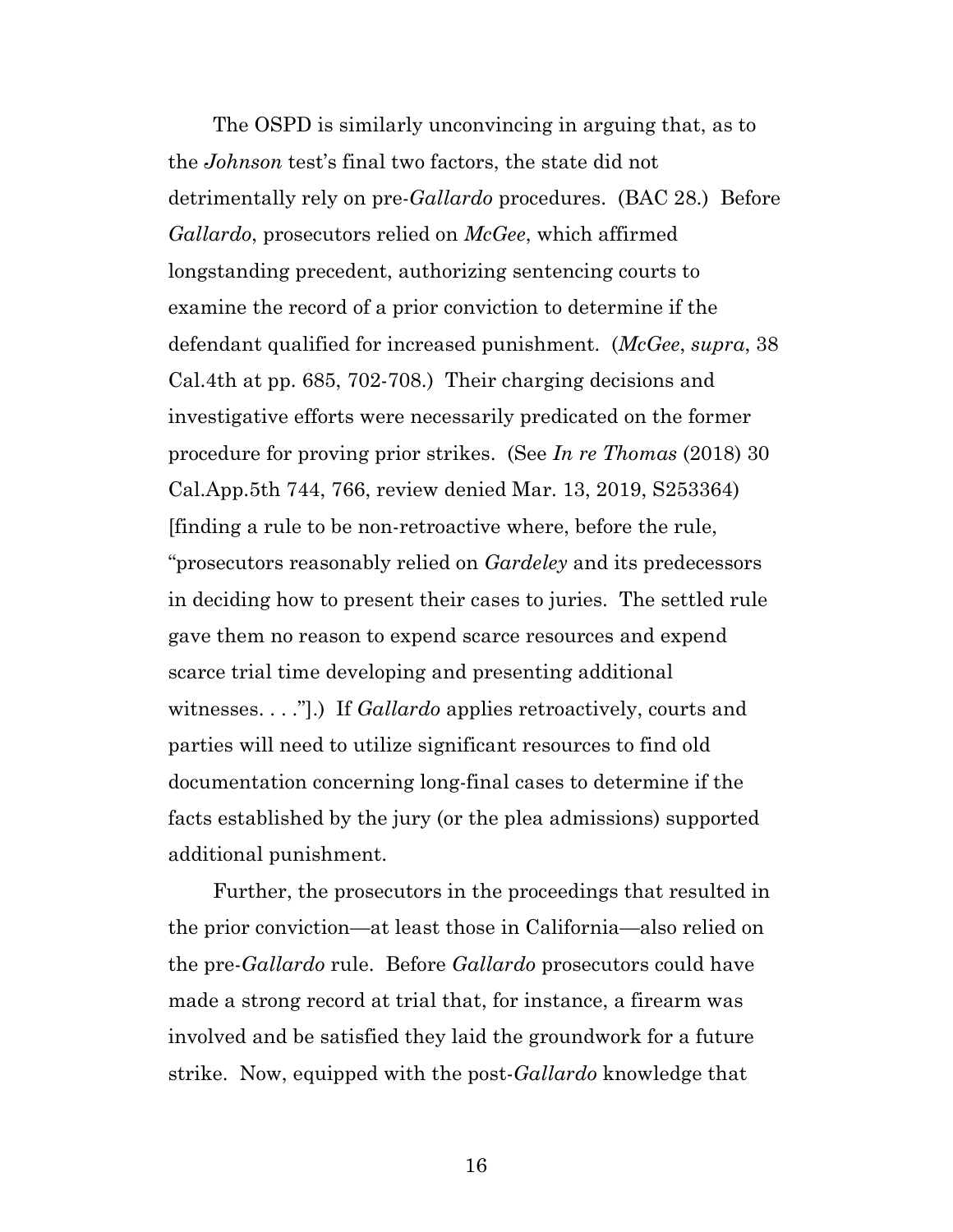firearm use not established by elements cannot support a strike, prosecutors will surely proceed differently. They will ensure strike-related facts are included in the basis for the plea or augment charges to ensure that relevant facts are included as elements or enhancements. These new steps highlight that the People have been relying on the pre-*Gallardo* procedure approved in *McGee*.

#### **B. The OSPD fails to show that pre-***Gallardo* **factfinding caused racially disproportionate sentences, or that applying** *Gallardo* **retroactively would help ameliorate those sentences**

The OSPD contends that racial discrimination and implicit bias in the imposition of third-strike sentences justify retroactive application of *Gallardo* based on studies that purport to show that Black defendants are overrepresented in terms of thirdstrike sentences. (BAC 12, 20-21.) With little empirical support, the OSPD attributes that overrepresentation to racial bias in the justice system, most especially, to sentencing decisions arising out of prosecutorial and/or judicial discretion. (BAC 17-19.) Building on this shaky foundation, the OSPD assumes that pre*-Gallardo* fact-finding was tantamount to the exercise of judicial discretion (BAC 18-19), and asserts that *Gallardo* eliminated such fact-finding in order to enhance the reliability of third-strike sentences (BAC 26-27). Thus, the OSPD argues, *Gallardo* should be applied retroactively because the *Johnson* test makes retroactive rules that enhance reliability. (BAC 22.)

Racially disproportionate sentencing is a serious concern, but the OSPD fails to provide any compelling reason to believe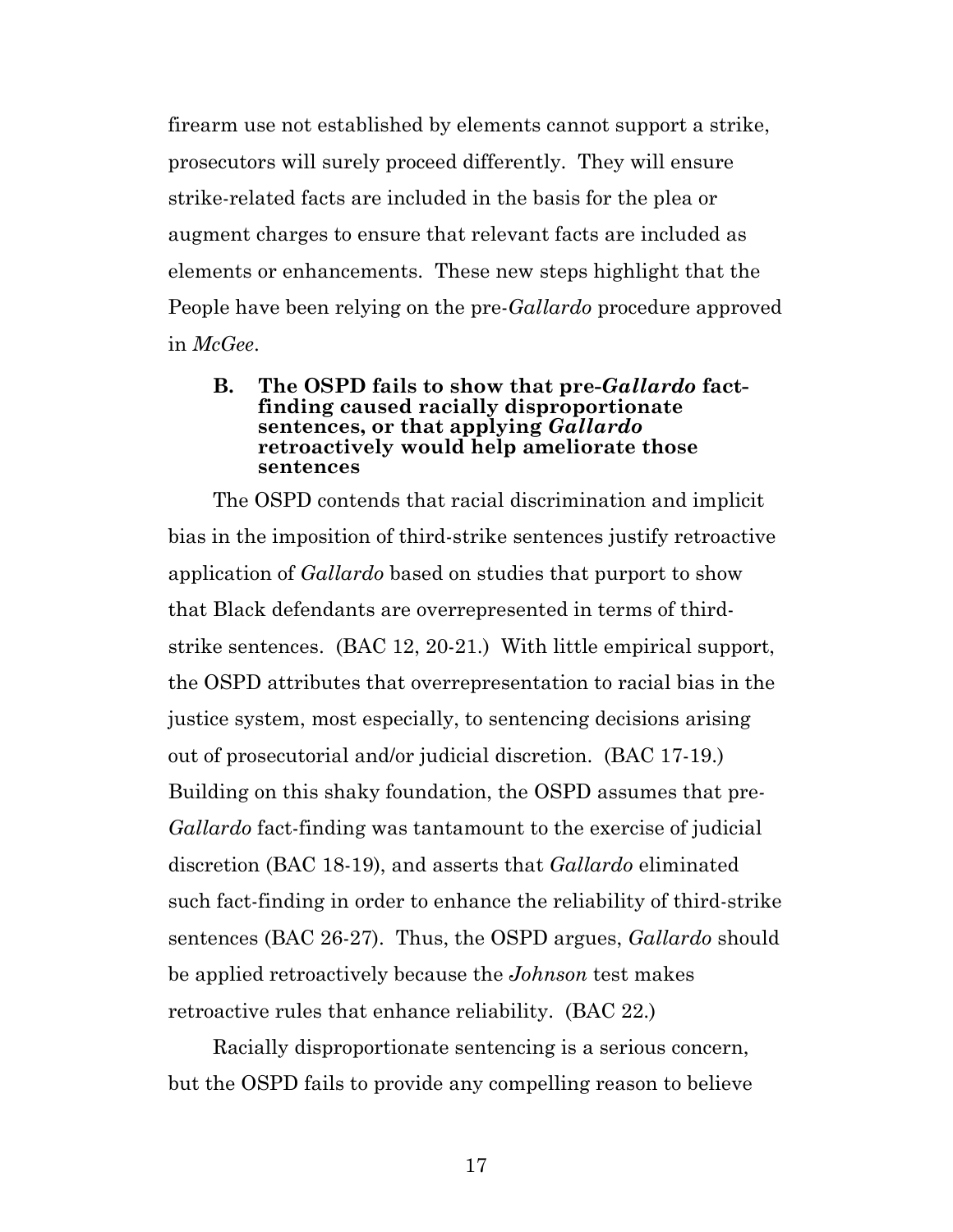that retroactive application of *Gallardo* will meaningfully address it. The OSPD's argument relies on at least three erroneous or unsupported claims: First, that *Johnson*'s focus on ensuring reliable sentencing procedures extends to the separate and independent problem of racially disproportionate sentences; second, that empirical studies support applying *Gallardo* retroactively as a means of remedying such sentences; and, third, that pre-*Gallardo* fact-finding was equivalent to the exercise of judicial discretion.

Addressing the first claim, this Court's concern with identifying reliability-enhancing rules in its retroactivity jurisprudence refers "to the reliability of the truth-determining process at trial," which "is but a corollary to the ultimate test of the integrity of the judicial process: its capacity to ensure the acquittal of the innocent." (*In re Johnson*, *supra*, 3 Cal.3d at p. 416.) It follows that accuracy, as contemplated under the *Johnson* test, seeks to vindicate new rules that relate "to characteristics of the judicial system which are essential to minimizing convictions of the innocent." (*Id.* at p. 413.) That inquiry is not designed to identify or remedy cases of racially disproportionate sentencing. Overrepresentation of Black defendants serving third-strike sentences is a different kind of injustice from the punishment of factually innocent defendants.[3](#page-17-0)

l

<span id="page-17-0"></span><sup>3</sup> *People v. Wheeler* (1978) 22 Cal.3d 258, provides an instructive example of how retroactivity doctrine applies to concerns like those raised by the OSPD. *Wheeler* instituted a new rule of criminal procedure to curtail the use of preemptory (continued…)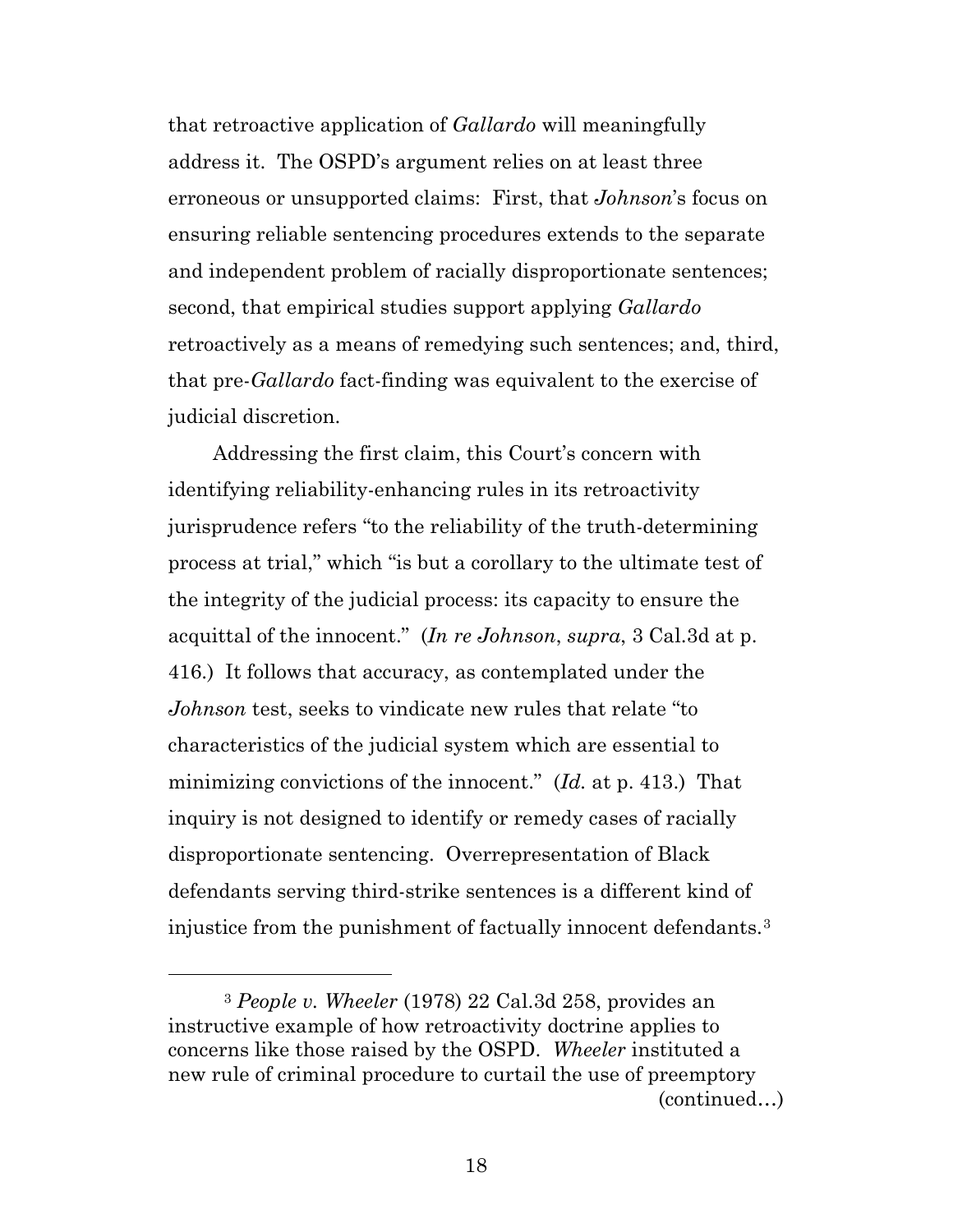Further, the fact that overrepresentation exists does not logically entail that the sentences themselves were imposed inaccurately or were unsupported by reliable evidence.

The OSPD's conception of what rules are intended to improve the accuracy of fact-finding is too broad, encompassing all new procedural rules that favor criminal defendants. In essence, the OSPD argues that *Gallardo* satisfies *Johnson*'s reliability concerns because the rule's application will likely narrow the scope of those defendants eligible for Three Strikes law sentences. Not only would that likely be true of any new procedural rule, but it elides *Johnson*'s overarching concern of ensuring that innocent persons not suffer punishment.

*Johnson* wisely struck a balance to vindicate rules that are truly accuracy-enhancing, while protecting society's longstanding interest in the finality of criminal judgments: "the more directly the new rule in question serves to preclude the conviction of innocent persons, the more likely it is that the rule will be afforded retrospective application." (*In re Johnson*, *supra*, 3 Cal.3d at 413.) Expanding *Johnson* to apply to *Gallardo*, which included no reservation concerning the accuracy of the prior rule and which will not appreciably improve fact-finding, would vitiate the balance struck in *Johnson* and effectively require retroactive application for every new procedural rule.

 $\overline{a}$ 

<sup>(…</sup>continued)

challenges to jurors based on group bias, but did not apply it retroactively. (*People v. Wheeler*, *supra*, 22 Cal.3d at p. 283 fn. 31; *People v. Cantu* (1984) 161 Cal.App.3d 259, 270 fn. 3.)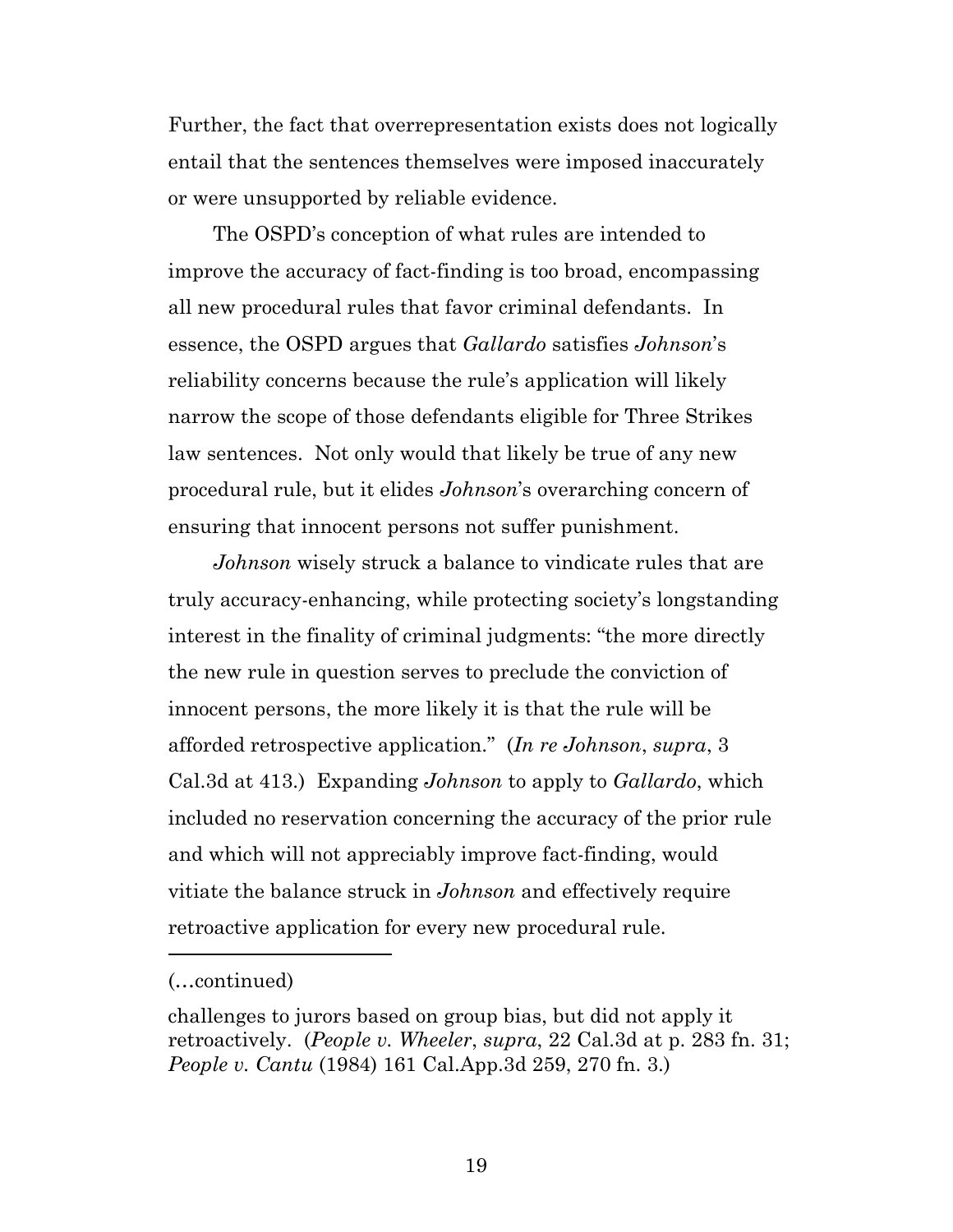Addressing the second claim, even if *Johnson*'s reliability concerns could be extended to the effects of disproportionate sentencing, the OSPD provides no evidence to support its assertion that third-strike sentencing disparities were caused by the pre-*Gallardo* fact-finding procedure. Indeed, the OSPD candidly admits that none of the statistical analyses on which it relies identifies a causal connection between pre-*Gallardo* factfinding and racial disparities. (BAC 19.) The few statistical analyses that attempted to control for nondiscriminatory factors (BAC 14, 20-21) did not provide any specific insight into whether pre-*Gallardo* fact-finding was either inaccurate or affected by racial bias.

Thus, even accepting the OSPD's assertion that some indeterminate number of third-strike sentences is attributable to racial bias in the criminal justice system, the OSPD can only speculate that retroactive application of *Gallardo* would remedy an injustice that arose out of judicial fact-finding. By the same token, the OSPD offers no empirical basis to find that retroactive application of *Gallardo*—which transferred the fact-finding responsibility from judge to jury—would ameliorate the racial disparity in sentences.

To the contrary, the OSPD's own sources posit that jurors also suffer from implicit bias. (BAC 15-16, citing Kang et al., *Implicit Bias in the Courtroom* (2012) 59 UCLA L. Rev. 1124, 1146.) The United States Supreme Court has recognized that juries may be more influenced by emotion (and presumably, therefore, racial prejudice) than judges and less likely to correctly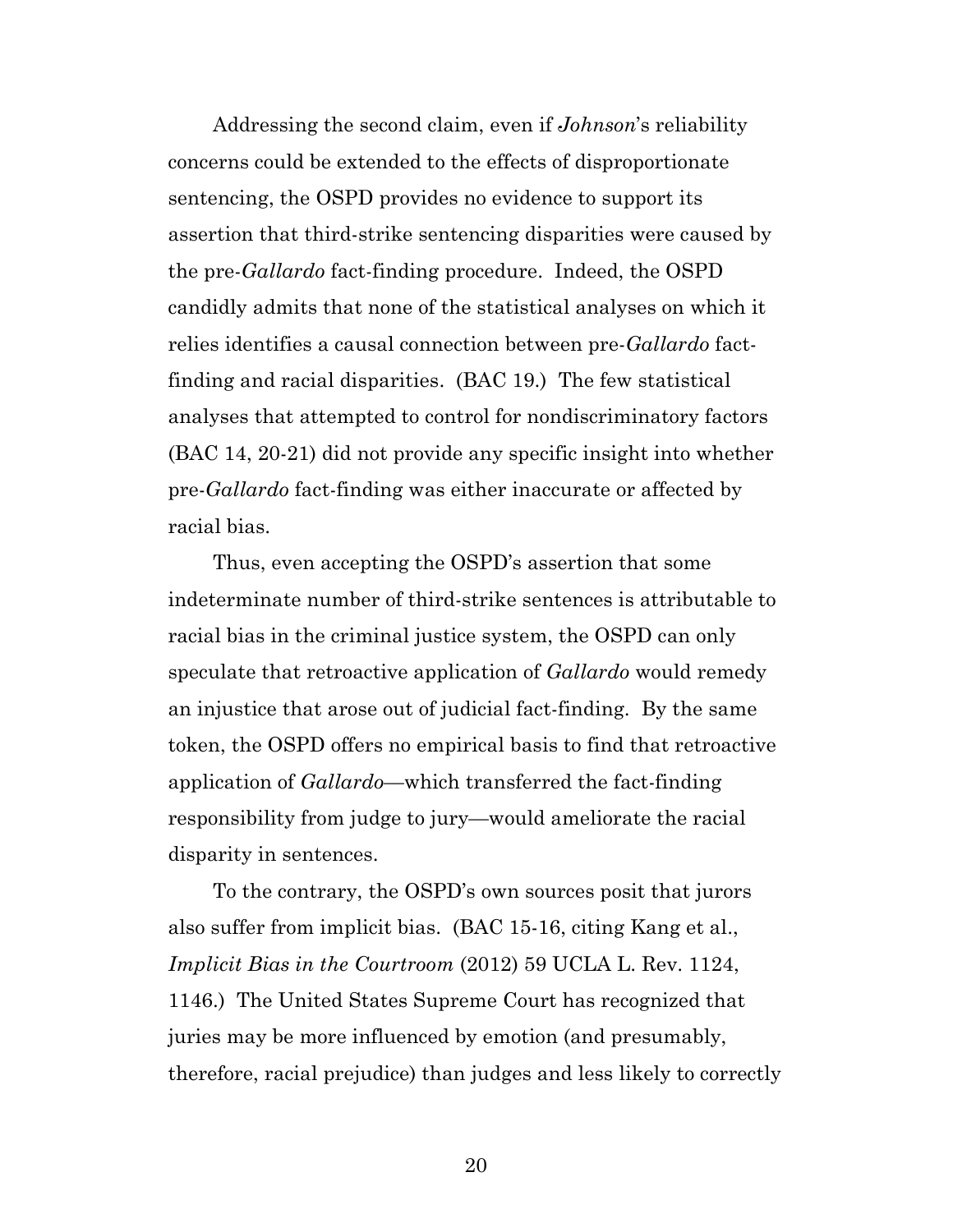apply legal standards—including legal standards intended to protect defendants. (See *Schriro v. Summerlin* (2004) 542 U.S. 348, 356.) The OSPD provides no reason to believe jury decisionmaking will ameliorate disparate sentencing, avoid the effect of implicit bias, or otherwise improve the accuracy of prior strike determinations. (See *ibid.* ["for every argument why juries are more accurate factfinders [than judges], there is another why they are less accurate"].) In contrast, far from holding that judges are unreliable fact-finders, this Court in *McGee* explained that interpreting the record of a prior criminal proceeding to determine whether the conviction qualifies for additional punishment was "a task for which a judge is particularly well suited." (*McGee*, *supra*, 38 Cal.4th at p. 686.) As the OSPD points out, judicial officers at least undergo implicit bias training—the same cannot necessarily be said for jurors. (BAC 17.)

Finally, the OSPD erroneously equates pre-*Gallardo* factfinding with an exercise of unreliable judicial sentencing discretion. (See BAC 18-19 ["Pre-*Gallardo* determinations transform what is nominally a fact-finding process into a procedure encompassing wide judicial and prosecutorial discretion."].) Neither *Gallardo*, nor the *Apprendi* line of cases, was concerned with traditional sentencing discretion. *Apprendi*'s holding was premised on the distinction between a sentencing court's traditional and constitutionally permissible "discretion to operate within the limits of the legal penalties" prescribed by statute, and Sixth Amendment concerns raised by "the novelty of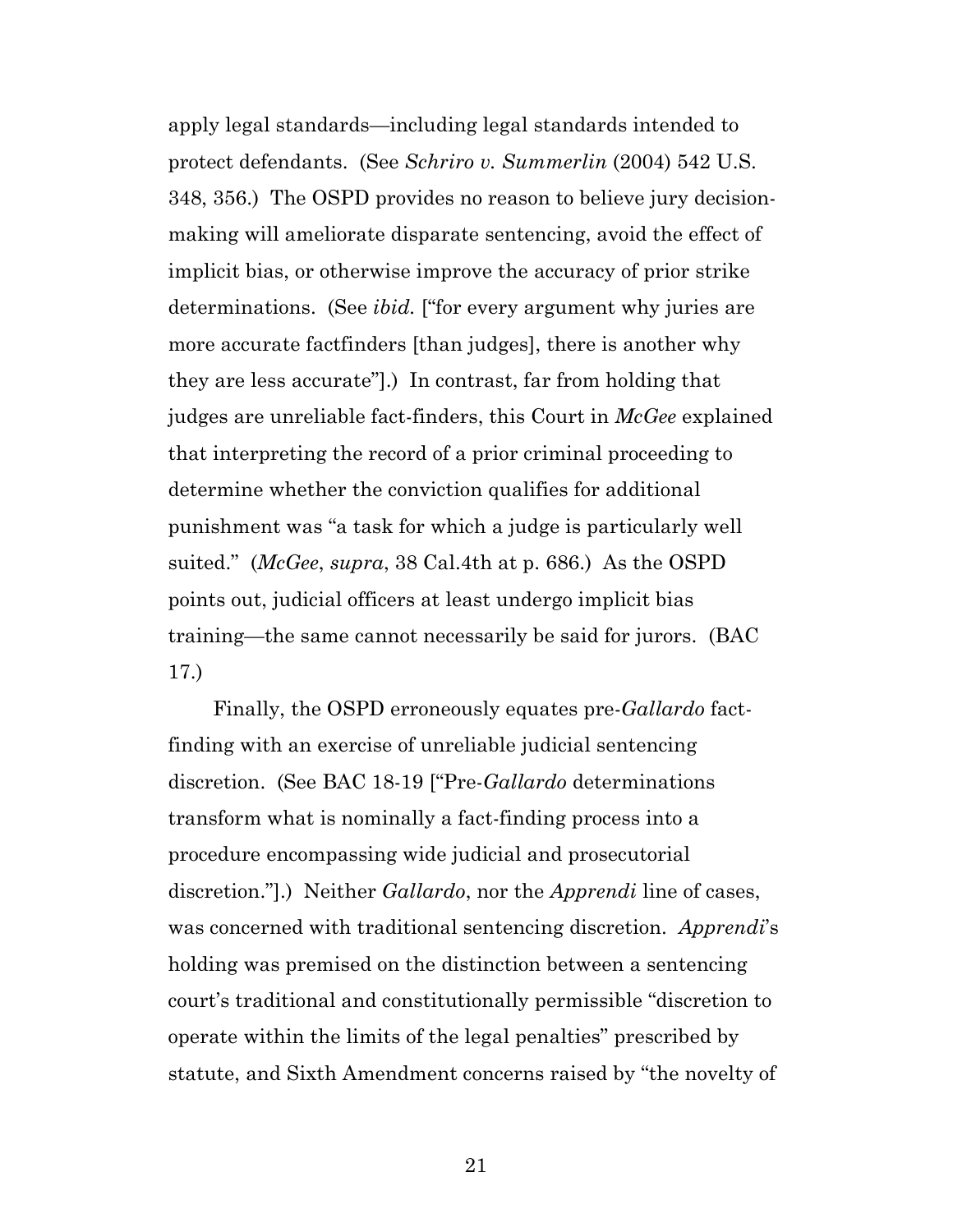a legislative scheme that removes the jury from the determination of a fact that, if found, exposes the criminal defendant to a penalty exceeding the maximum he would receive if punished according to the facts reflected in the jury verdict alone." (*Apprendi*, *supra*, 530 U.S. at pp. 482-483, fn. omitted.)

Discretionary sentencing decisions and acts of fact-finding are legally distinct acts, subject to different levels of review. Unlike discretionary decisions, factual findings concerning prior serious felony convictions are subject to and enforced by the beyond a reasonable doubt standard under *Jackson v. Virginia* (1979) 443 U.S. 307, 316-318. (See *Frierson*, *supra*, 4 Cal.5th at p. 233; *Tenner*, *supra*, 6 Cal.4th at p. 566.)

Far from being an instance of sentencing discretion, "the Three Strikes initiative, as well as the legislative act embodying its terms, was intended to restrict courts' discretion in sentencing repeat offenders." (*People v. Superior Court (Romero)* (1996) 13 Cal.4th 497, 528.) "The Three Strikes law does not offer a discretionary sentencing choice, as do other sentencing laws, but establishes a sentencing requirement to be applied in every case where the defendant has at least one qualifying strike, unless the sentencing court 'conclud[es] that an exception to the scheme should be made because, for articulable reasons which can withstand scrutiny for abuse, this defendant should be treated as though he actually fell outside the Three Strikes scheme.'" (*People v. Strong* (2001) 87 Cal.App.4th 328, 337-338, fn. omitted.) Applying the OSPD's reasoning, since the Three Strikes law generally restricts judicial discretion and the judicial fact-finding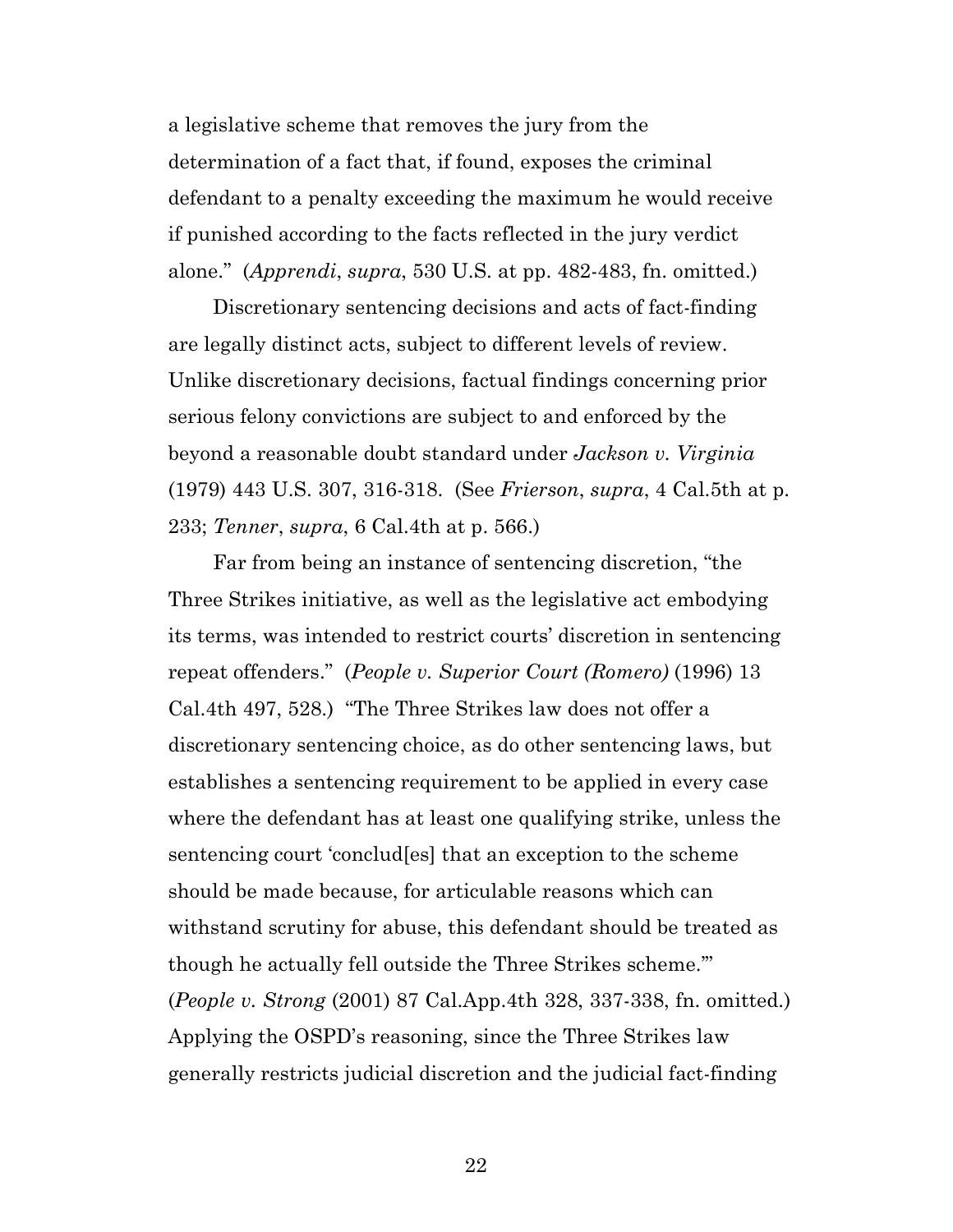curtailed by *Gallardo* was non-discretionary, retroactive application of *Gallardo* would seem a particularly poor means of remediating racially disproportionate sentences. (See BAC 20 ["racial disparity [in Three Strikes sentencing] was highest when sentencing discretion was at its apex"].)

In conclusion, despite the undeniable importance of addressing racially disproportionate sentencing, *Johnson*'s overarching reliability concerns do not implicate that issue, and, more particularly, retroactive application of *Gallardo* would be a poor vehicle for addressing it.

#### **II.** *JOHNSON***,** *TEAGUE***, AND THIS COURT'S JURISPRUDENCE HAVE ALL RECOGNIZED THAT, CONSISTENT WITH FUNDAMENTAL FAIRNESS, SOCIETY'S LEGITIMATE INTEREST IN THE FINALITY OF CRIMINAL JUDGMENTS LIMITS THE RETROACTIVE APPLICATION OF NEW RULES**

The OSPD argues that the *Teague v. Lane*, (1989) 489 U.S. 288 (plurality opn.), retroactivity test should have no bearing on this Court's application of the *Johnson* test because the latter is unconcerned with preserving finality. (BAC 31-37.) A sound understanding of *Johnson* in light of this Court's developing retroactivity caselaw shows that the two tests are compatible and mutually reinforcing. Implicit in the very existence of the *Johnson* test is the recognition that fundamental fairness does not demand retroactive application of all new procedural rules to final judgments. Not only has this Court consistently recognized the importance of finality as a legitimate policy concern, but, as the United States Supreme Court has explained, the foremost purpose underlying habeas actions such as Milton's is "ensuring that state courts conduct criminal proceedings in accordance with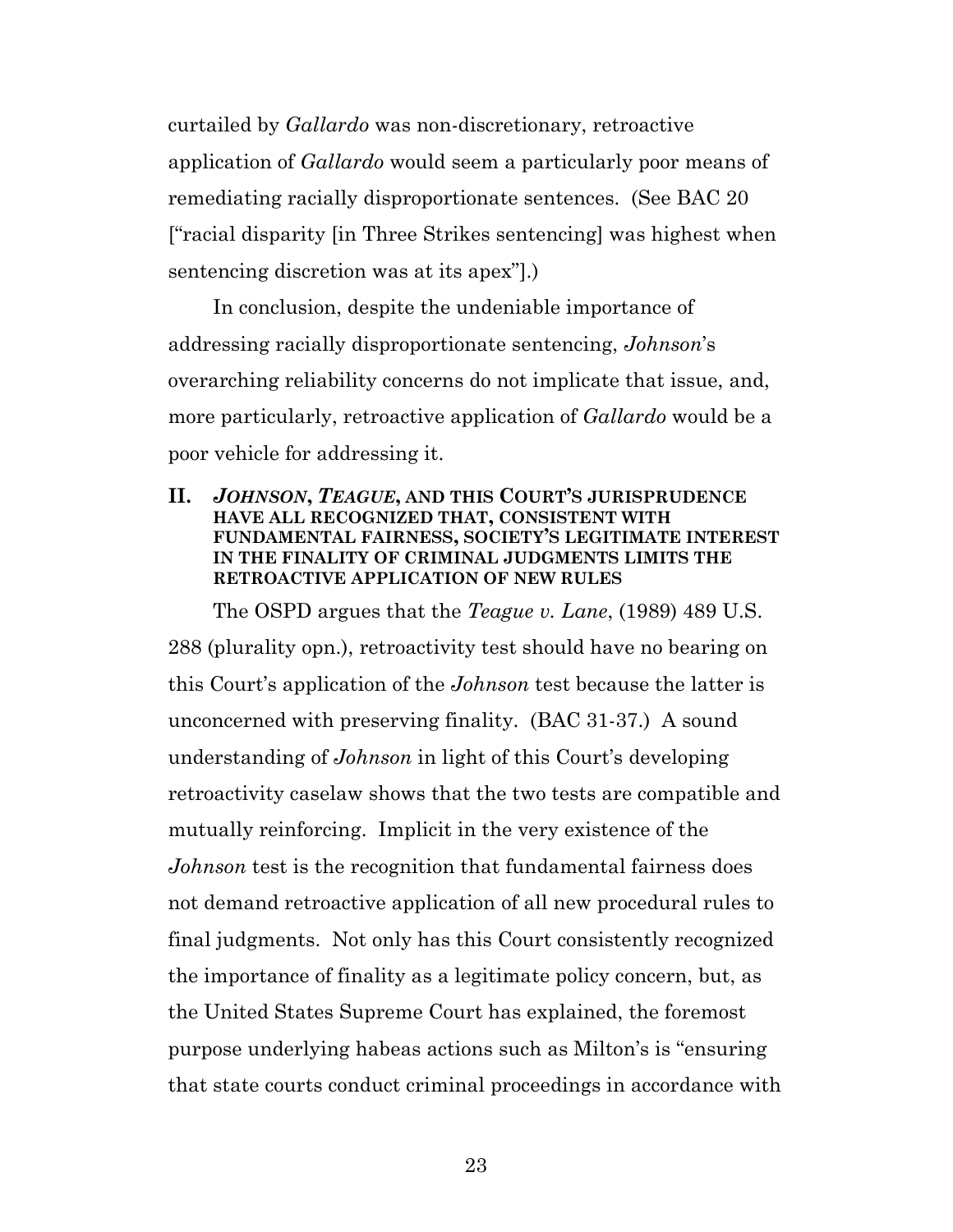the Constitution as interpreted at the time of the proceedings." (*Saffle v. Parks* (1990) 494 U.S. 484, 488.) Milton's sentencing was conducted under the procedure authorized by this Court's interpretation of the constitutional jury trial right. The issuance of *Gallardo* did not render it unfair, much less expose it as being unreliable.

This Court's recent retroactivity jurisprudence has found the *Teague* test to be a useful lens through which to view retroactivity—it is just not the only lens. This Court used principles in *Teague* (namely, the distinction between procedural and substantive rules) in a retroactivity decision as recently as 2017. (*In re Martinez* (2017) 3 Cal.5th 1216, 1222.) In *In re Gomez* (2009) 45 Cal.4th 650, at page 656, this Court directly applied the *Teague* test. (See *Haden*, *supra*, 49 Cal.App.5th at p. 1106, con. opn. of Tucher J. ["The California Supreme Court has never adopted *Teague*, although it has supplemented *Johnson* with principles that parallel *Teague*."].) Many Courts of Appeal have also found *Teague* a useful lens through which to at least begin a retroactivity analysis. (See, e.g., *In re Nelson* (2020) 270 Cal.Rptr.3d at p. 161 [applying both tests]; *In re Rayford* (2020) 50 Cal.App.5th 754, 776, review denied (Sept. 23, 2020) [applying *Teague* and state-law retroactivity principles]; *In re Milton* (2019) 42 Cal.App.5th 977, 988 [reasoning that most appellate courts apply *Teague* to federal rules, but applying both tests]; *In re Ruedas* (2018) 23 Cal.App.5th 777, 793-798 [applying both tests].)

The OSPD argues *Teague* should be rejected because it elevated finality above all else. (BAC 31-32.) *Teague* did no such

24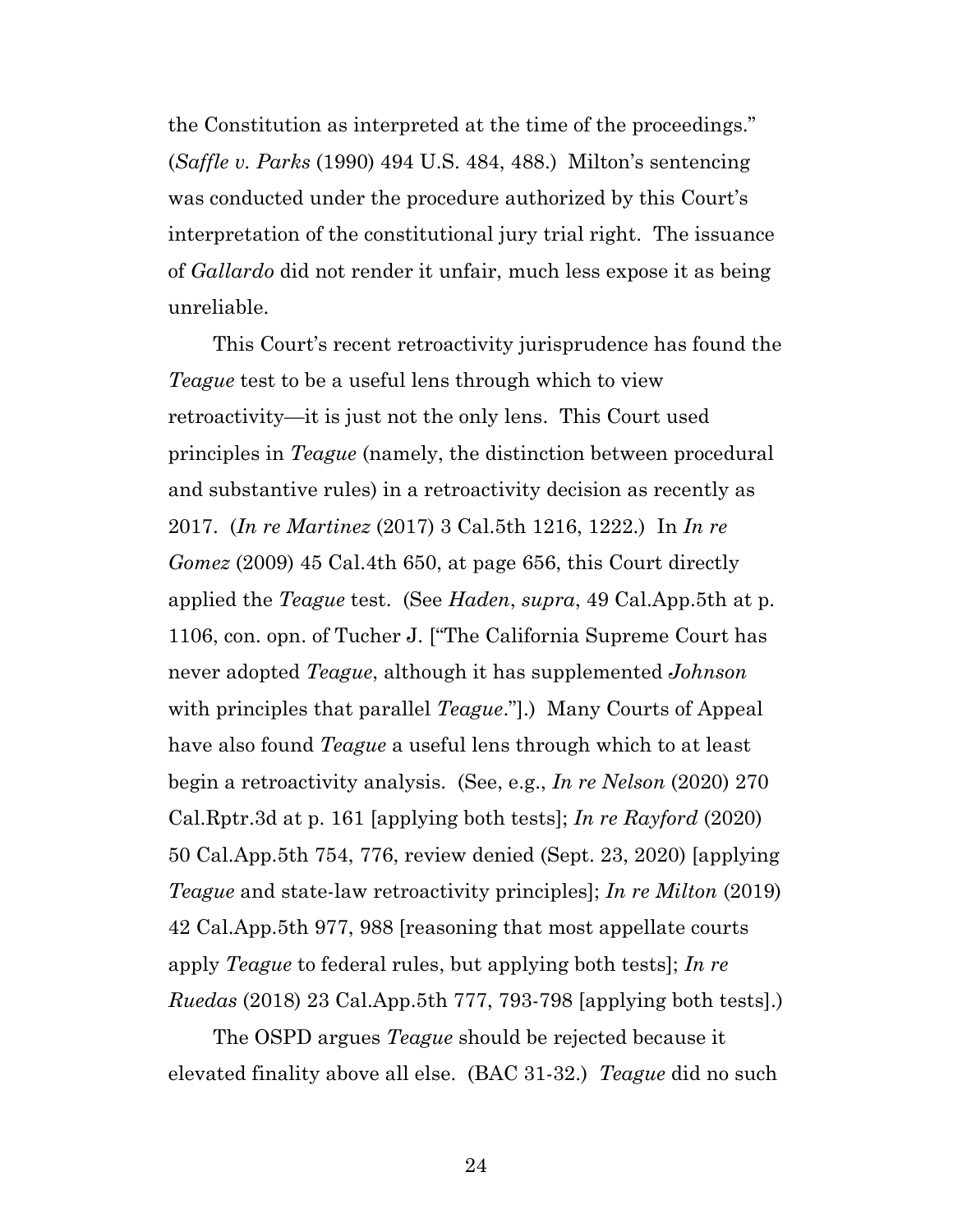thing. *Teague* makes retroactive all rules that are "old" and all rules that are substantive. (See *Beard v. Banks* (2004) 542 U.S. 406, 411; *Schriro*, *supra*, 542 U.S. at p. 353.) *Teague* and *Johnson* only differ on how they treat new procedural rules. But the *Teague* test remains useful in the context of new procedural rules to help orient retroactivity analyses toward identifying rules which are truly essential to improving accuracy, as demanded by *Johnson*, *supra*, 3 Cal.3d at pp. 410-412. (*Whorton*, *supra*, 549 U.S. at p. 418 [*Teague* asks in part whether new rules are necessary to prevent an "impermissibly large risk" of an inaccurate conviction].)

For example, as shown above (Arg. I(A)), *Whorton*'s analysis of whether *Crawford* applies retroactively identifies the kind of considerations which are relevant when determining if a rule increases accuracy, such as whether the rule decreases or increases the availability of evidence. (*Whorton*, *supra*, 549 U.S. at pp. 419-420.) To the extent the *Teague* standard is considered too stringent, this Court need not apply the analysis as strictly as the United State Supreme Court has done. (*Gomez*, *supra*, 45 Cal.4th at p. 655 [states are "free to give greater retroactive impact to a decision than the federal courts choose to give."].) Because California courts are free to apply *Johnson*, and because this Court and the California Courts of Appeal have consistently found *Teague* useful to begin a retroactivity analysis, there is simply no reason to completely jettison the *Teague* test as the OSPD advocates.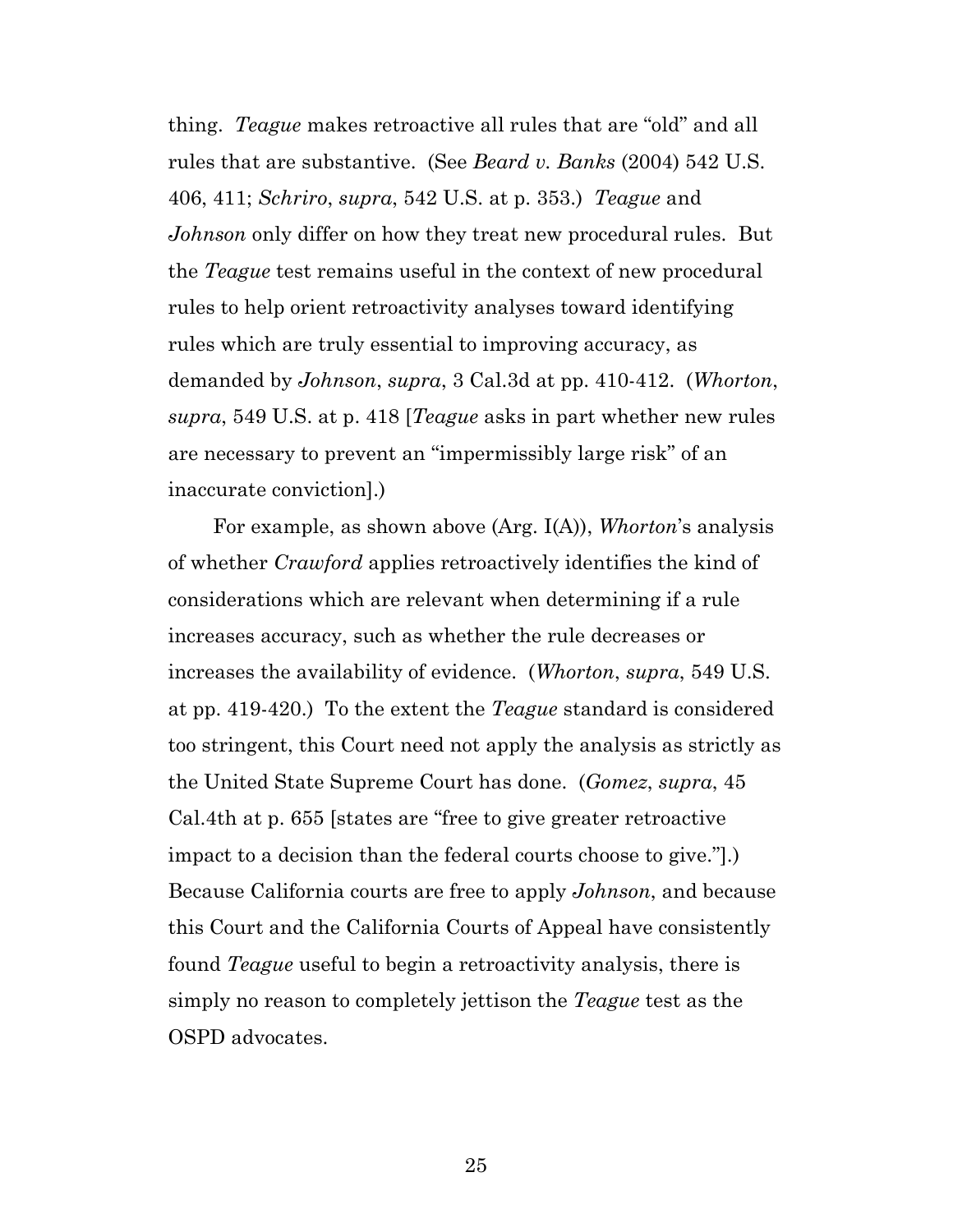The OSPD is similarly mistaken suggesting that the *Johnson* test is unconcerned with finality. (BAC 31.) The *Johnson* test recognizes the benefits of finality in multiple ways. Indeed, *the fact that there is a test at all* demonstrates the consensus that there must be some limit on retroactivity.

As this Court explained as recently as 2012, the "limited nature of the writ of habeas corpus is appropriate because use of the writ tends to undermine society's legitimate interest in the finality of its criminal judgments, a point this court has emphasized many times." (*In re Reno* (2012) 55 Cal.4th 428, 451.) This Court has raised the benefit of finality in other contexts related to habeas corpus: "For purposes of collateral attack, all presumptions favor the truth, accuracy, and fairness of the conviction and sentence; defendant thus must undertake the burden of overturning them. Society's interest in the finality of criminal proceedings so demands, and due process is not thereby offended." (*In re Lawley* (2008) 42 Cal.4th 1231, 1240, quotation marks omitted, quoting *People v. Duvall* (1995) 9 Cal.4th 464, 474.)

*Johnson*'s language reflects the importance of limiting retroactivity. It held that "[f]ully retroactive decisions are seen as vindicating a right which is *essential* to a reliable determination of whether an accused should suffer a penal sanction. . . ." (*Johnson*, *supra*, 3 Cal.3d at pp. 410-412, italics added), and reiterated that principle, again using the word, "essential": "[I]f the rule relates to characteristics of the judicial system which are essential to minimizing convictions of the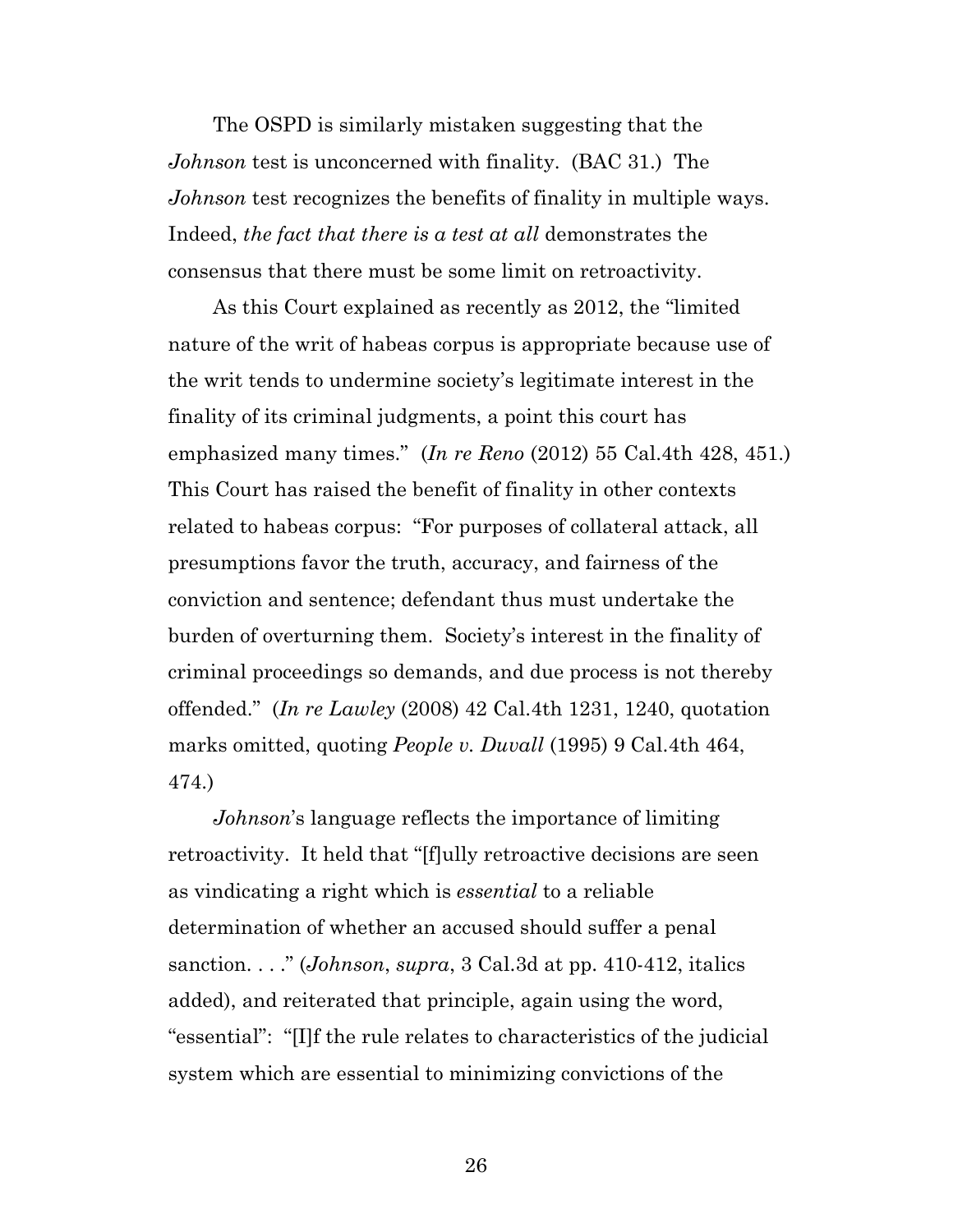innocent, it will apply retroactively regardless" of the reliance of prosecutors or the burden it will place upon the judicial system (*id*. at p. 413). *Johnson* also listed multiple cases that failed that stringent standard, thereby recognizing that finality—as exemplified in the relative importance of "burdens place[d] on the justice system"—was preferable to retroactivity in all of those cases. (*Id*. at pp. 411-412.)

Finally, *Johnson*'s last two factors consider the institutional cost of retroactive application of rules and tacitly acknowledge that a defendant whose judgment conformed to the procedural rules of the time of trial will have been treated fairly. (See *In re Thomas*, *supra*, 30 Cal.App.5th at p. 767 ["The bottom line is the purpose of the new rule in *Sanchez* is to improve the integrity of criminal trials involving gang experts, but its effect is neither so fundamental nor so far-reaching as to justify applying it to cases that are already final. . . . Our conclusion results from the fact that *the retroactivity rule gives importance to finality as well as factuality*," italics added].)

*Johnson*'s and *Teague*'s consideration of finality is not arbitrary or a matter of mere convenience; having a limit on retroactivity is good policy. Without a limit on retroactivity, criminal law loses much of its deterrent effect, the state is repeatedly forced to marshal resources to defend judgments that conformed to the existing constitutional standards, and cases are in perpetual limbo for the defendant, the attorneys, and the victims. (See *Teague*, *supra*, 489 U.S. at p. 309-310; see also *In re Reno*, *supra*, 55 Cal.4th at p. 451; *In re Harris* (1993) 5 Cal.4th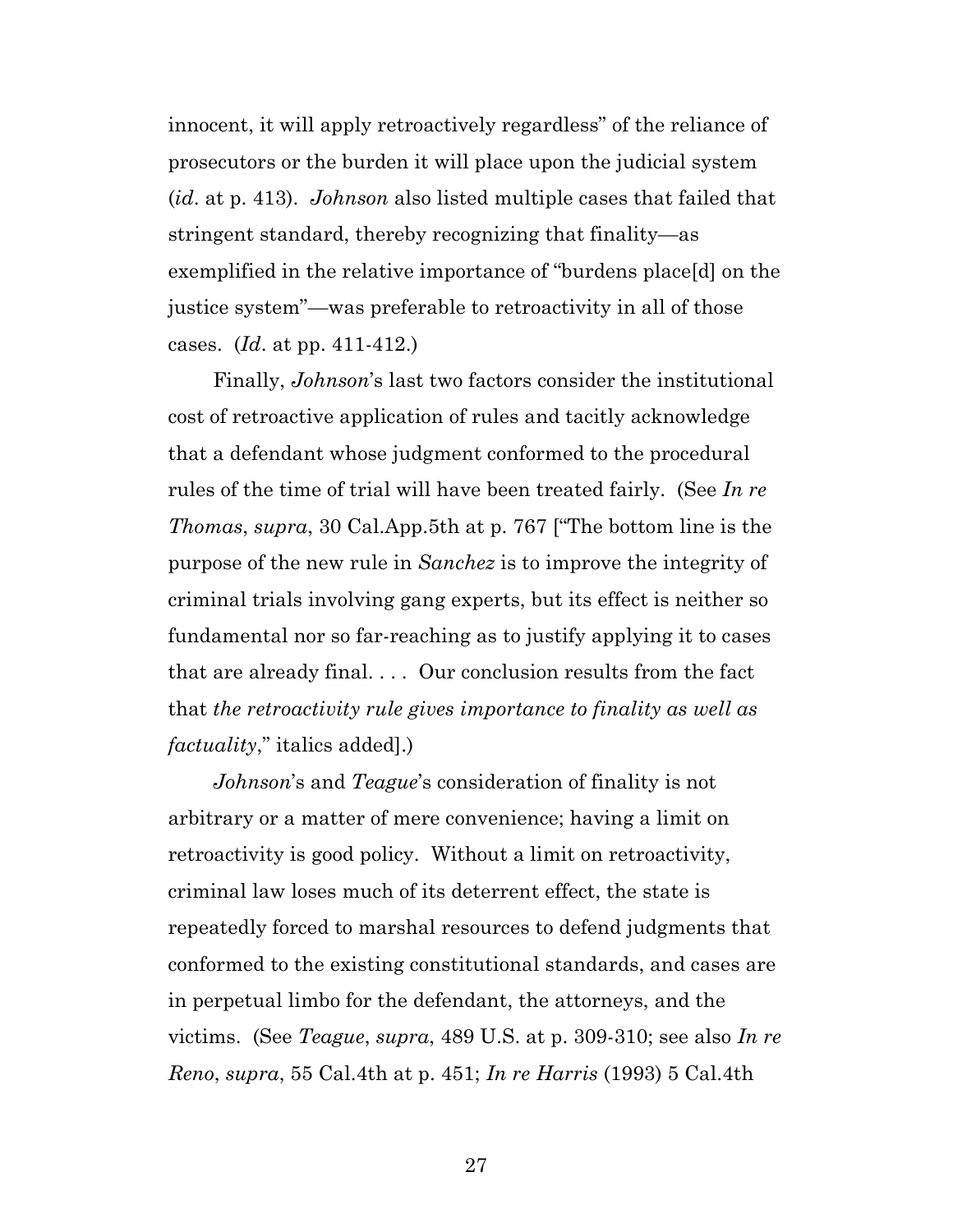813, 831.) "No one, not criminal defendants, not the judicial system, not society as a whole is benefited by a judgment providing that a man shall tentatively go to jail today, but tomorrow and every day thereafter his continued incarceration shall be subject to fresh litigation." (*In re Harris*, *supra*, at p. 831, citation and quotation marks omitted.)

As this Court continues to apply principles in *Teague* and *Johnson*, it should do so in a way that recognizes the fundamental importance of preserving the finality of judgments while making retroactive those rules that are truly critical to accurate fact-finding.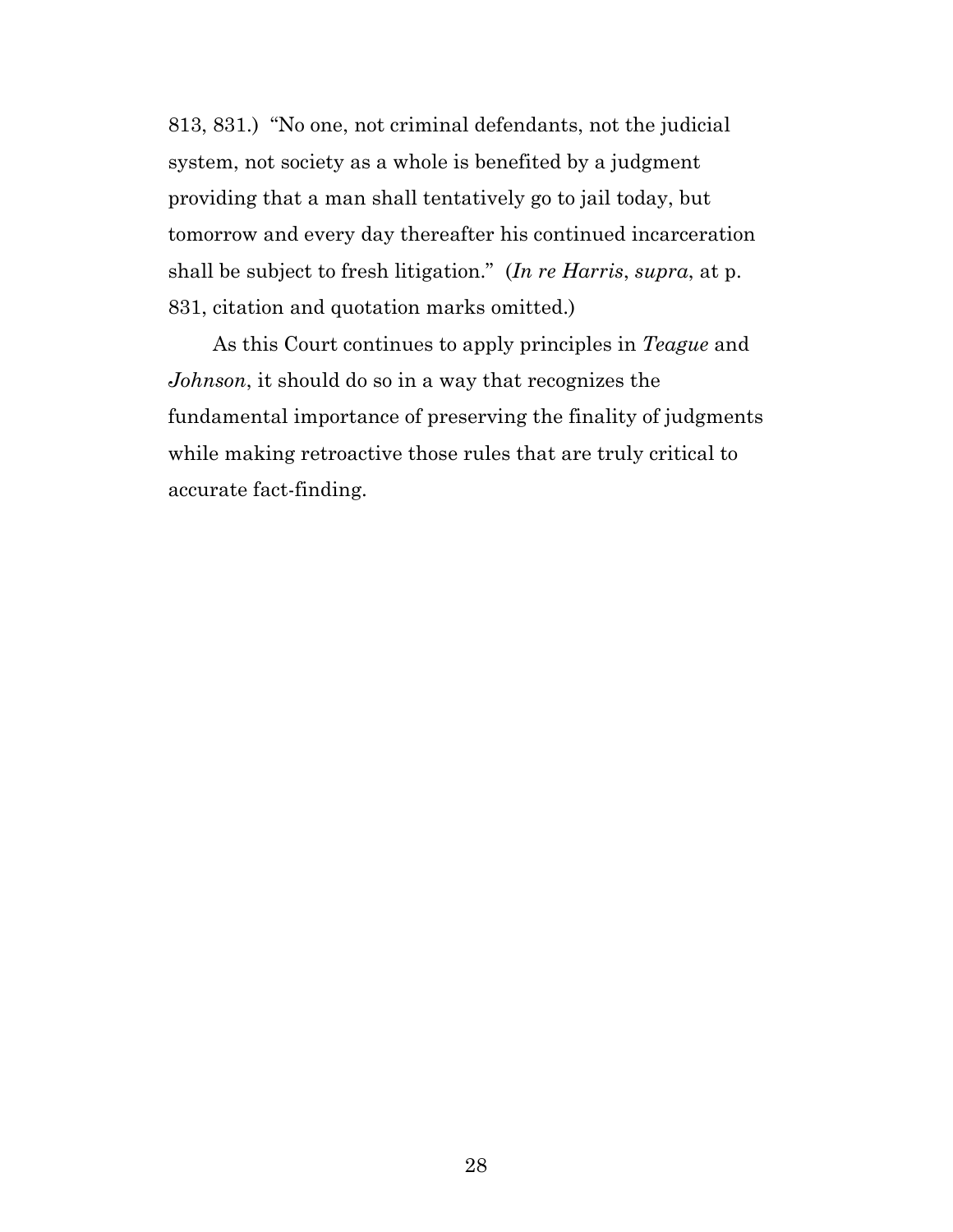#### **CONCLUSION**

The issues raised by the OSPD pose important legal, social, and policy concerns, but *Gallardo* was not intended to, and does not in fact, address them. The OSPD has failed to show that retroactive application of *Gallardo* would have any likelihood of ameliorating those concerns. Based upon the foregoing and for the reasons set forth in Respondent's Answer Brief, *Gallardo* should not apply retroactively to final judgments.

Respectfully submitted,

XAVIER BECERRA *Attorney General of California* LANCE E. WINTERS *Chief Assistant Attorney General*  SUSAN SULLIVAN PITHEY *Senior Assistant Attorney General*  LOUIS W. KARLIN *Deputy Attorney General* 

/s/ Nicholas J. Webster

NICHOLAS J. WEBSTER *Deputy Attorney General Attorneys for Respondent* 

December 30, 2020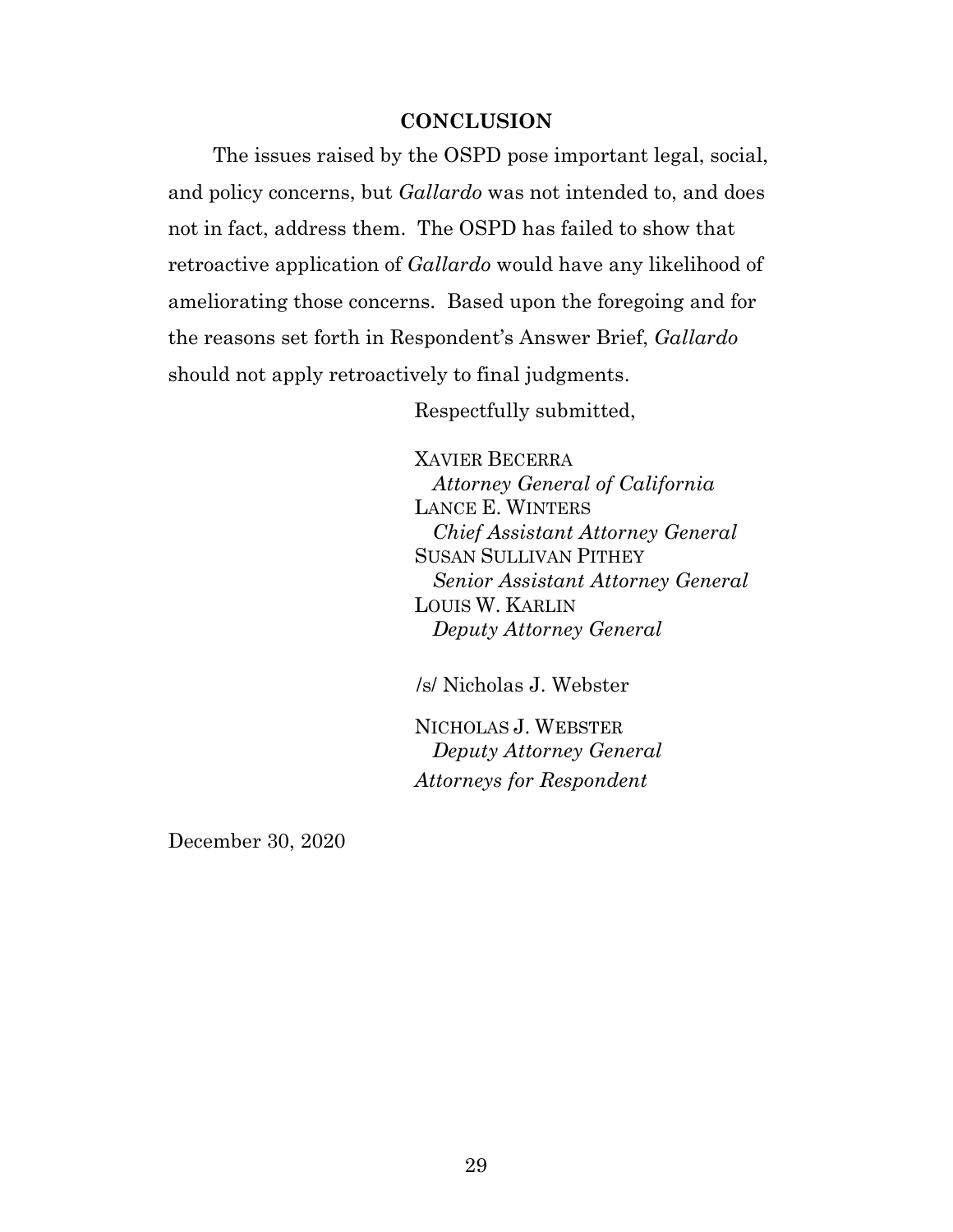# **CERTIFICATE OF COMPLIANCE**

# I certify that the attached **ANSWER TO OFFICE OF STATE PUBLIC DEFENDER'S AMICUS BRIEF** uses a 13-point Century

Schoolbook font and contains 5,186 words.

XAVIER BECERRA *Attorney General of California*

/s/ Nicholas J. Webster

NICHOLAS J. WEBSTER *Deputy Attorney General Attorneys for Respondent* 

December 30, 2020

NJW:mfh LA2020600995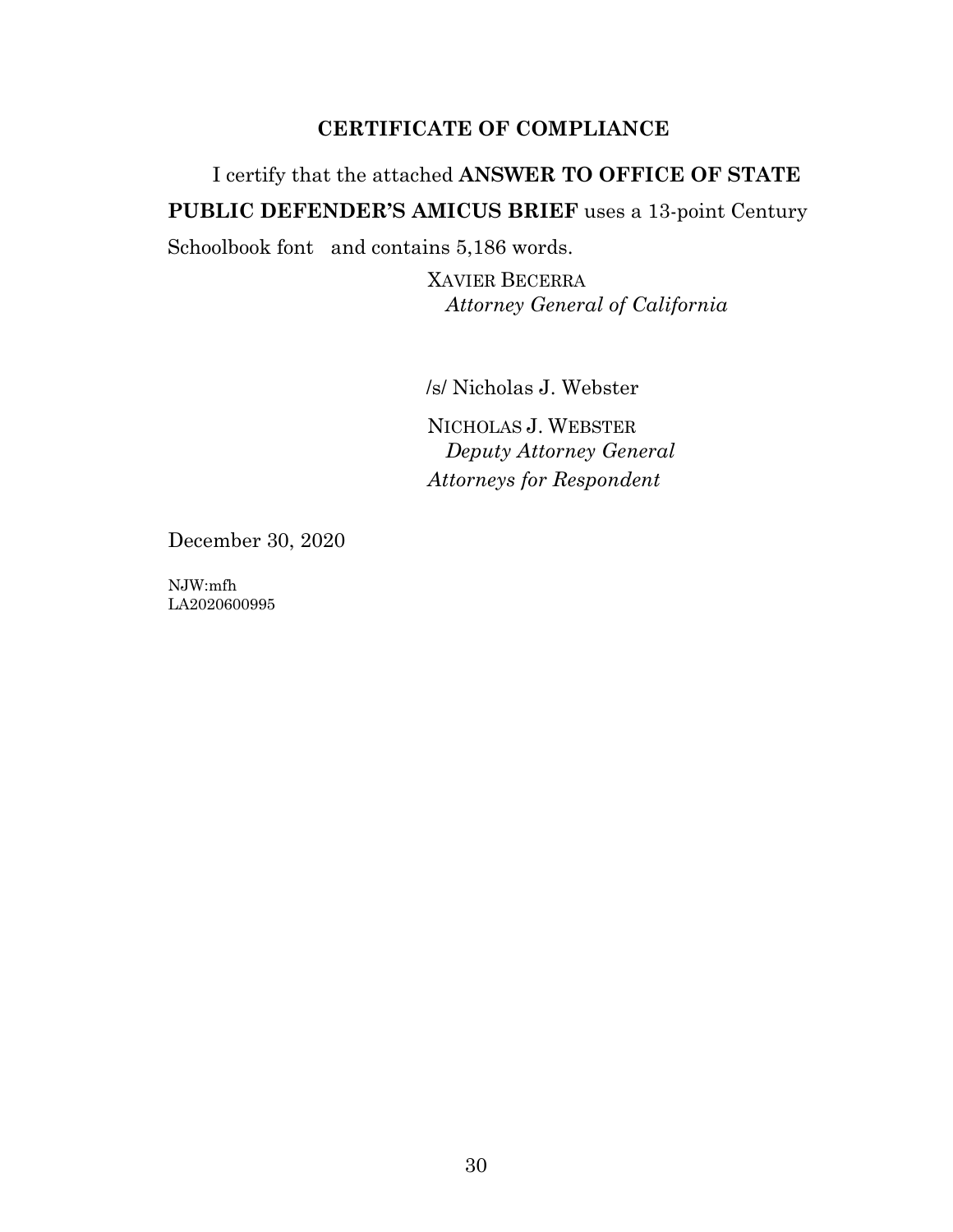## **DECLARATION OF ELECTRONIC SERVICE AND SERVICE BY U.S. MAIL**

#### Case Name: *In re William Milton* **No.:** S259954

#### I declare:

I am employed in the Office of the Attorney General, which is the office of a member of the California State Bar, at which member's direction this service is made. I am 18 years of age or older and not a party to this matter. I am familiar with the business practice at the Office of the Attorney General for collecting and processing electronic and physical correspondence. In accordance with that practice, correspondence placed in the internal mail collection system at the Office of the Attorney General is deposited with the United States Postal Service with postage thereon fully prepaid that same day in the ordinary course of business. Correspondence that is submitted electronically is transmitted using the TrueFiling electronic filing system. Participants who are registered with TrueFiling will be served electronically. Participants in this case who are not registered with TrueFiling will receive hard copies of said correspondence through the mail via the United States Postal Service or a commercial carrier.

On December 30, 2020, I electronically served the attached **ANSWER TO OFFICE OF STATE PUBLIC DEFENDER'S AMICUS BRIEF** by transmitting a true copy via this Court's TrueFiling system. Because one or more of the participants in this case have not registered with the Court's TrueFiling system or are unable to receive electronic correspondence, on December 30, 2020, I placed a true copy thereof enclosed in a sealed envelope in the internal mail collection system at the Office of the Attorney General at 300 South Spring Street, Suite 1702, Los Angeles, CA 90013, addressed as follows:

Sherri R. Carter, Clerk of the Court The Honorable Ronald Slick, Judge Los Angeles County Superior Court South Central District Compton Courthouse 200 West Compton Blvd., Dept 12 Compton, CA 90220 (E-served via U.S. Mail)

California Court of Appeals Second Appellate District, Division 7 Los Angeles, CA 90013 (E-served via TrueFiling)

California Appellate Project (CAP LA) Los Angeles, CA 90013 (E-served via TrueFiling)

Brad K. Kaiserman Attorney for Petitioner (E-served via TrueFiling)

Erik Levin Attorney for Public Defender (E-served via TrueFiling)

W. Richard Such Attorney for Pub/Depublication Requestor (E-served via TrueFiling)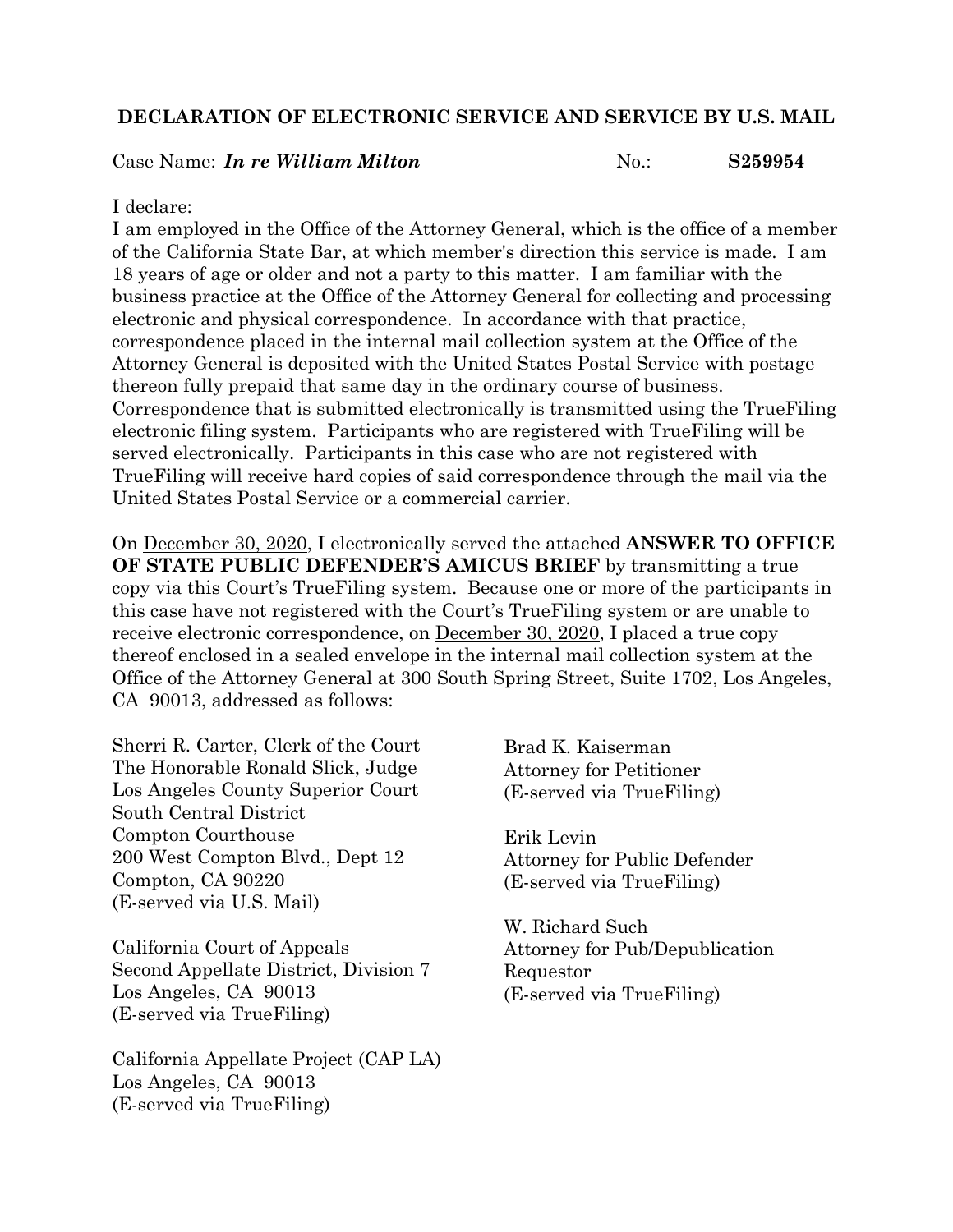I declare under penalty of perjury under the laws of the State of California and the United States of America the foregoing is true and correct and that this declaration was executed on December 30, 2020, at Los Angeles, California.

M. Hunglau /s/ M. Hunglau Declarant Signature

NW:mfh LA2020600995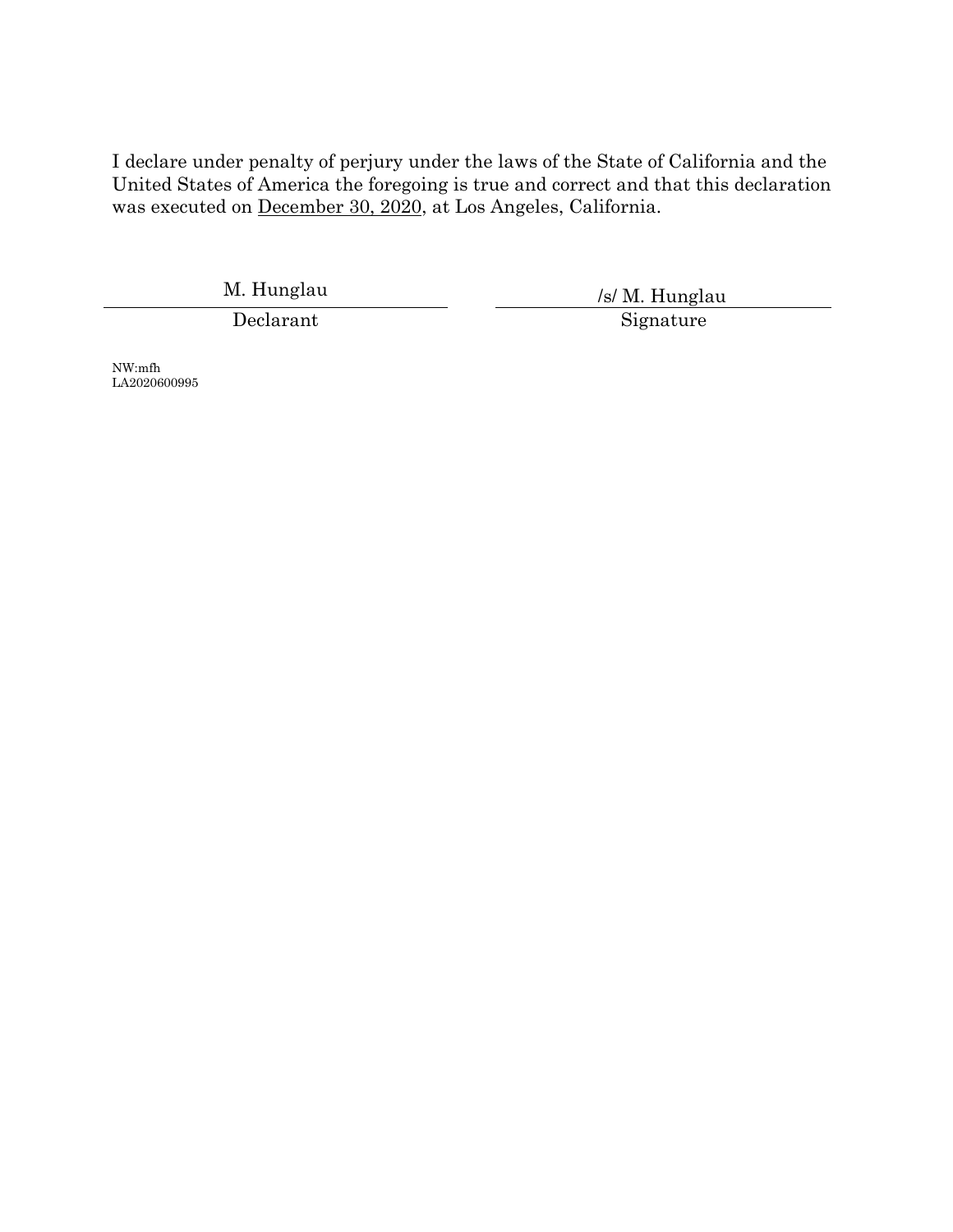#### **STATE OF CALIFORNIA**

Supreme Court of California

# *PROOF OF SERVICE*

# **STATE OF CALIFORNIA**

Supreme Court of California

#### Case Name:**MILTON (WILLIAM) ON H.C.** Case Number:**S259954**

#### Lower Court Case Number:**B297354**

- 1. At the time of service I was at least 18 years of age and not a party to this legal action.
- 2. My email address used to e-serve: **nicholas.webster@doj.ca.gov**
- 3. I served by email a copy of the following document(s) indicated below:

Title(s) of papers e-served:

| <b>Filing 1</b><br>l vpe | <b>Document Title</b>                                    |
|--------------------------|----------------------------------------------------------|
| BRIEF                    | Answer In re William Milton on Habeas Corpus<br>IS259954 |

Service Recipients:

| <b>Person Served</b>                       | <b>Email Address</b>           | <b>Type</b> | Date / Time                        |
|--------------------------------------------|--------------------------------|-------------|------------------------------------|
| Erik Levin                                 | erik. levin@ospd.ca.gov        | $e-$        | 12/30/2020                         |
| Office of the State Public Defender        |                                |             | Serve 3:09:28 PM                   |
| 208274                                     |                                |             |                                    |
| W. Such                                    | wrichardsuch@gmail.com         | $e-$        | 12/30/2020                         |
| Attorney at Law                            |                                |             | $\text{Serve } 3:09:28 \text{ PM}$ |
| 46022                                      |                                |             |                                    |
| Nicholas Webster                           | $nicholas. webster@doj.ca.gov$ |             | 12/30/2020                         |
| CA Attorney General's Office - Los Angeles |                                |             | $\text{Serve } 3:09:28 \text{ PM}$ |
| 307415                                     |                                |             |                                    |
| Brad Kaiserman                             | bradkaiserman@gmail.com        | $e-$        | 12/30/2020                         |
| Brad K. Kaiserman, Esq.                    |                                |             | Serve 3:09:28 PM                   |
| 266220                                     |                                |             |                                    |
| California Appellate Project (LA)          | $capdoes @$ lacap.com          | $e-$        | 12/30/2020                         |
|                                            |                                |             | Serve 3:09:28 PM                   |

This proof of service was automatically created, submitted and signed on my behalf through my agreements with TrueFiling and its contents are true to the best of my information, knowledge, and belief.

I declare under penalty of perjury under the laws of the State of California that the foregoing is true and correct.

12/30/2020

Date

/s/Marjorie Hunglau

Signature

Webster, Nicholas (307415)

Last Name, First Name (PNum)